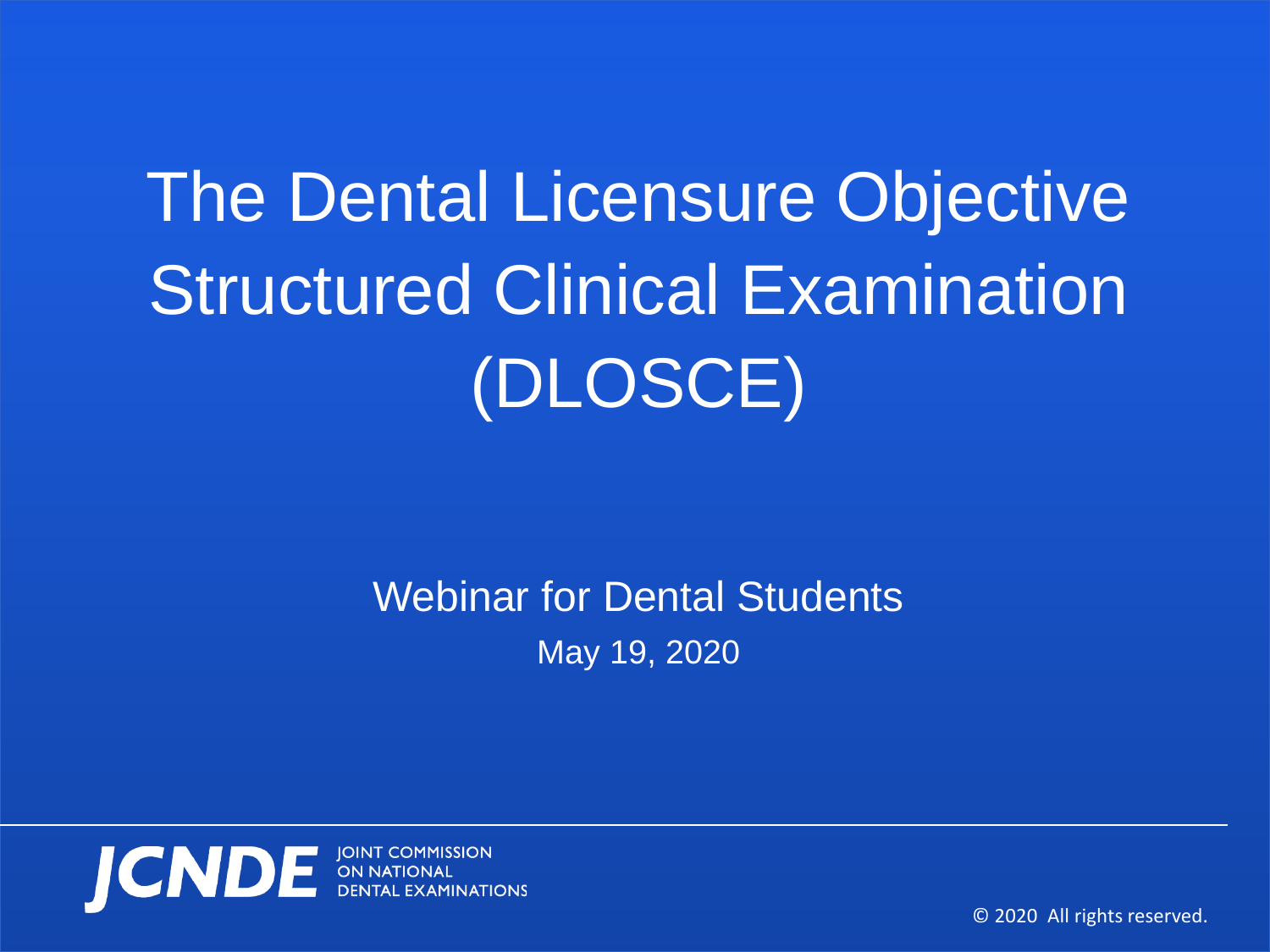## **Presenters**



Cataldo W. Leone, DMD,<br>DMedSc, FACD, FICD Chair, JCNDE







David M. Waldschmidt, Ph.D. Director, JCNDE

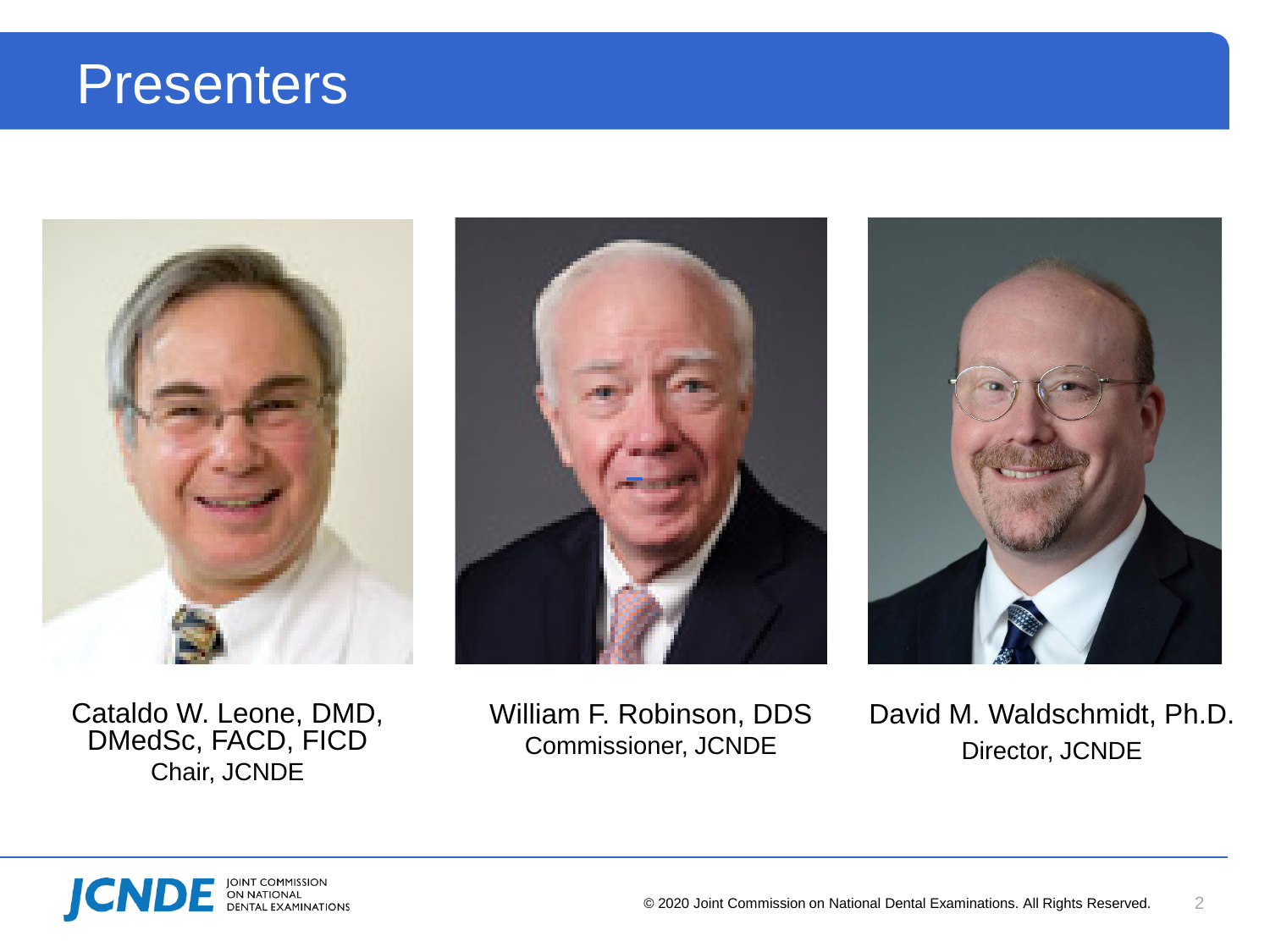### Presentation Overview

- Background Information
- Examination Topic Areas
- Types of Questions
- **Explanation of Scoring Rules**
- Practice Questions and Exam Preparation
- Eligibility and Examination Fees
- Administration Schedule and Window Testing
- Retesting Policy
- Results Reporting
- Rules of Conduct, Irregularities, and Appeals
- Additional Information
- Q&A Session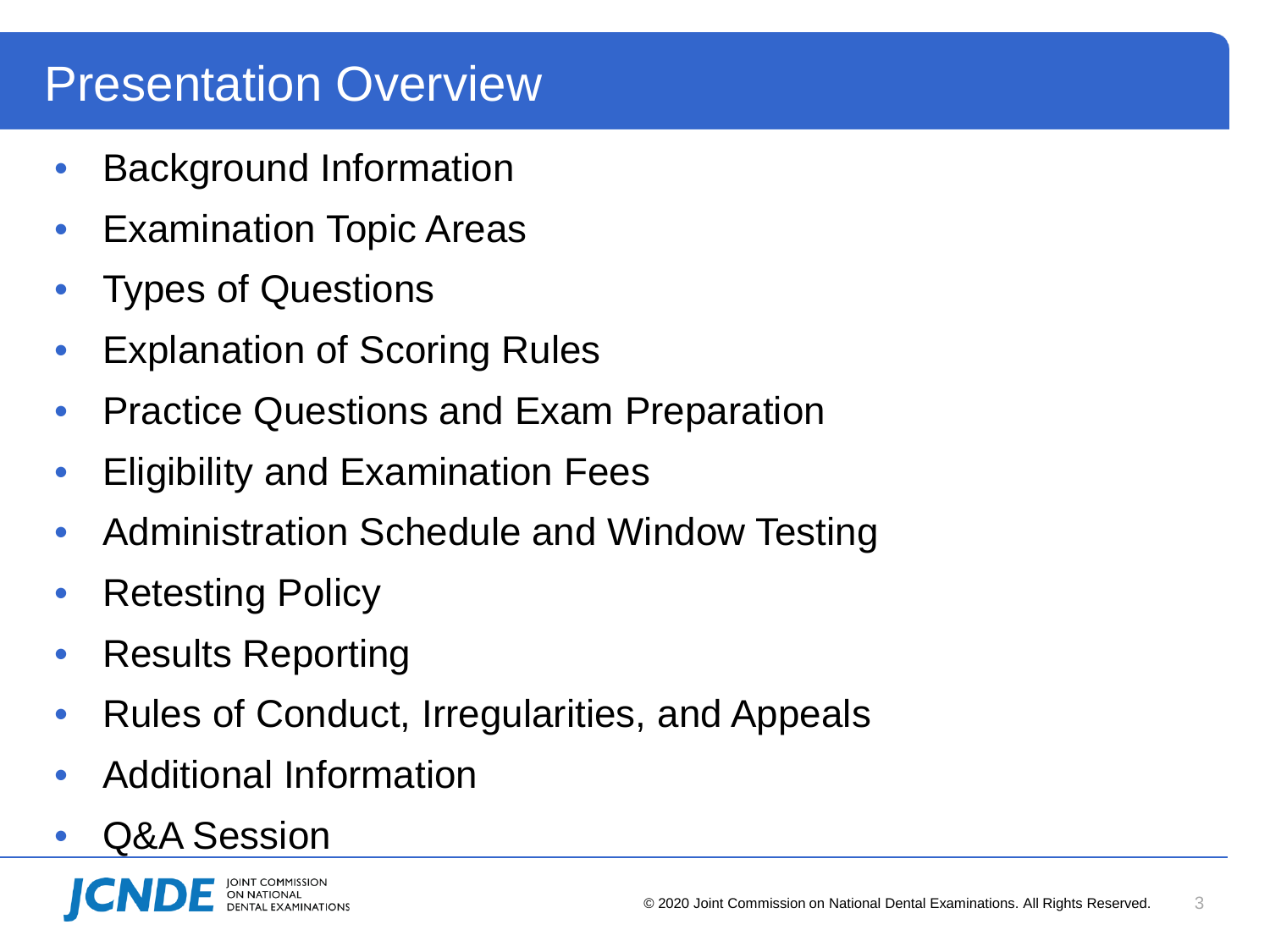## Why develop the **DLOSCE?**

- Gives dental boards the ability to identify those who lack the skills necessary for safe practice, using a professionally developed examination backed by strong validity evidence.
- Eliminates undesirable situations and complications that can arise from the use of patients in the examination process (e.g., patient's more pressing needs not treated in lieu of pursuing the "perfect lesion").
- Helps dental boards in their mission to protect the public.
- Allows for more objective measurement of candidate skills.

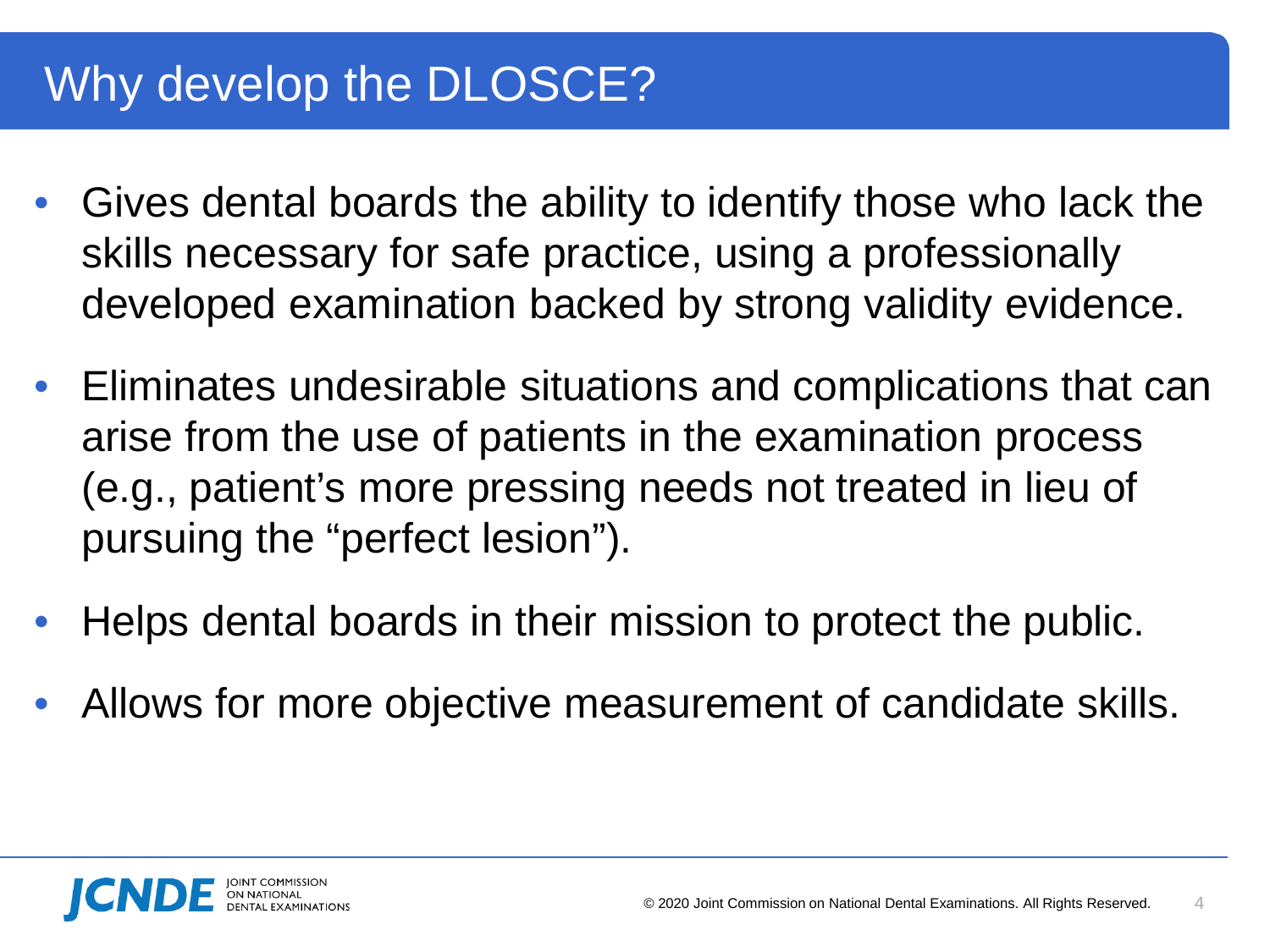### What is an Objective Structured Clinical Examination (OSCE)?

- A method of measurement
- Candidates rotate through short, standardized stations
- Assesses clinical competence, patient communication skills, knowledge of clinical procedures, prescription writing, etc.
- Widely used in the health sciences
- Success requires critical thinking
- OSCEs are evolving

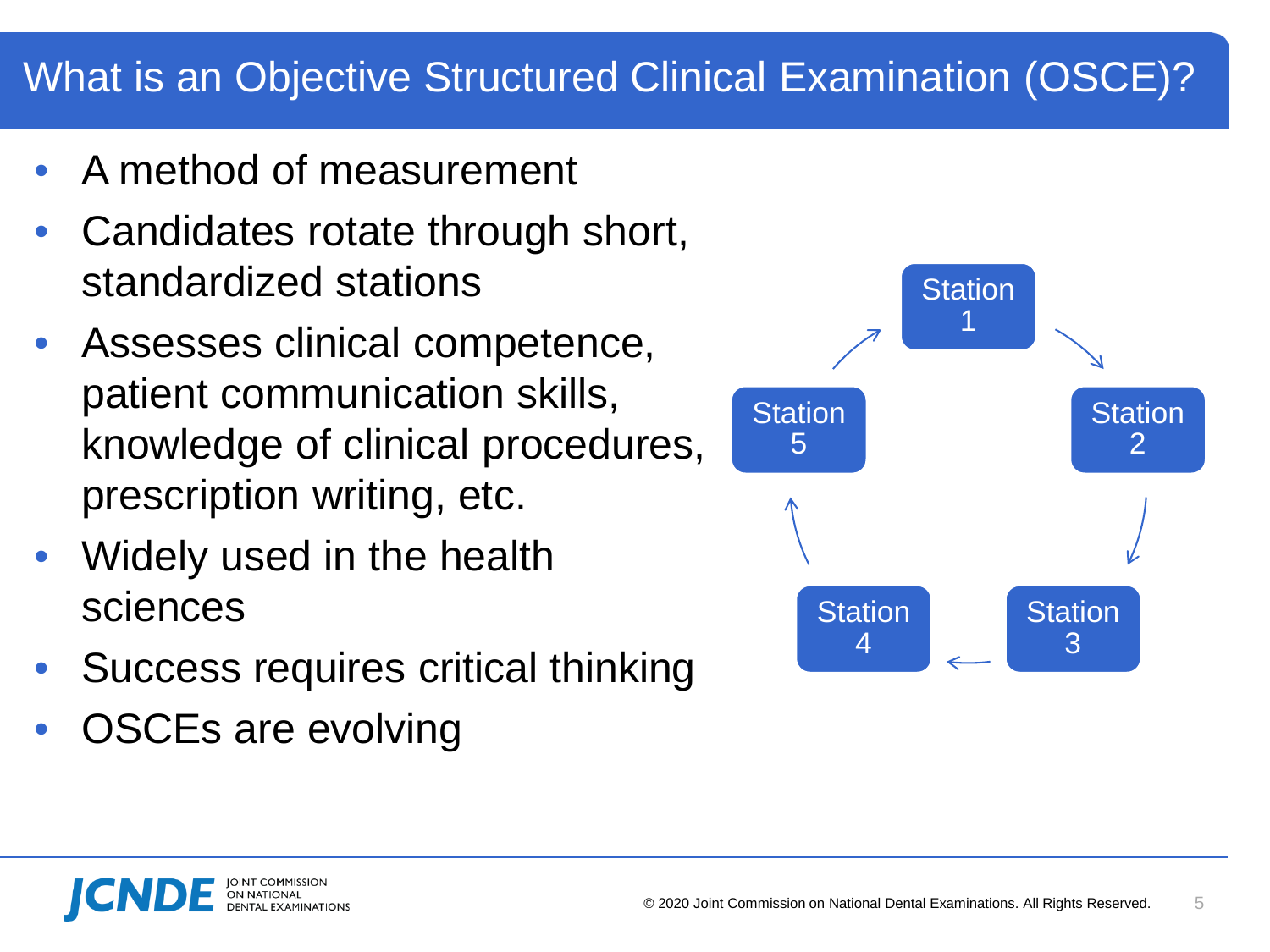### *The Standards for Educational and Psychological Testing*

- The *Standards* were developed by the American Educational Research Association (AERA), American Psychological Association (APA), and the National Council on Measurement in Education (NCME).
- The *Standards* provide considerations for developing, implementing, and evaluating tests.
- The *Standards* and industry best practices help guide DTS activities as examinations are designed, constructed, and implemented.
- DTS' primary focus is on validity, the evidence that supports the interpretation and use of examination results.

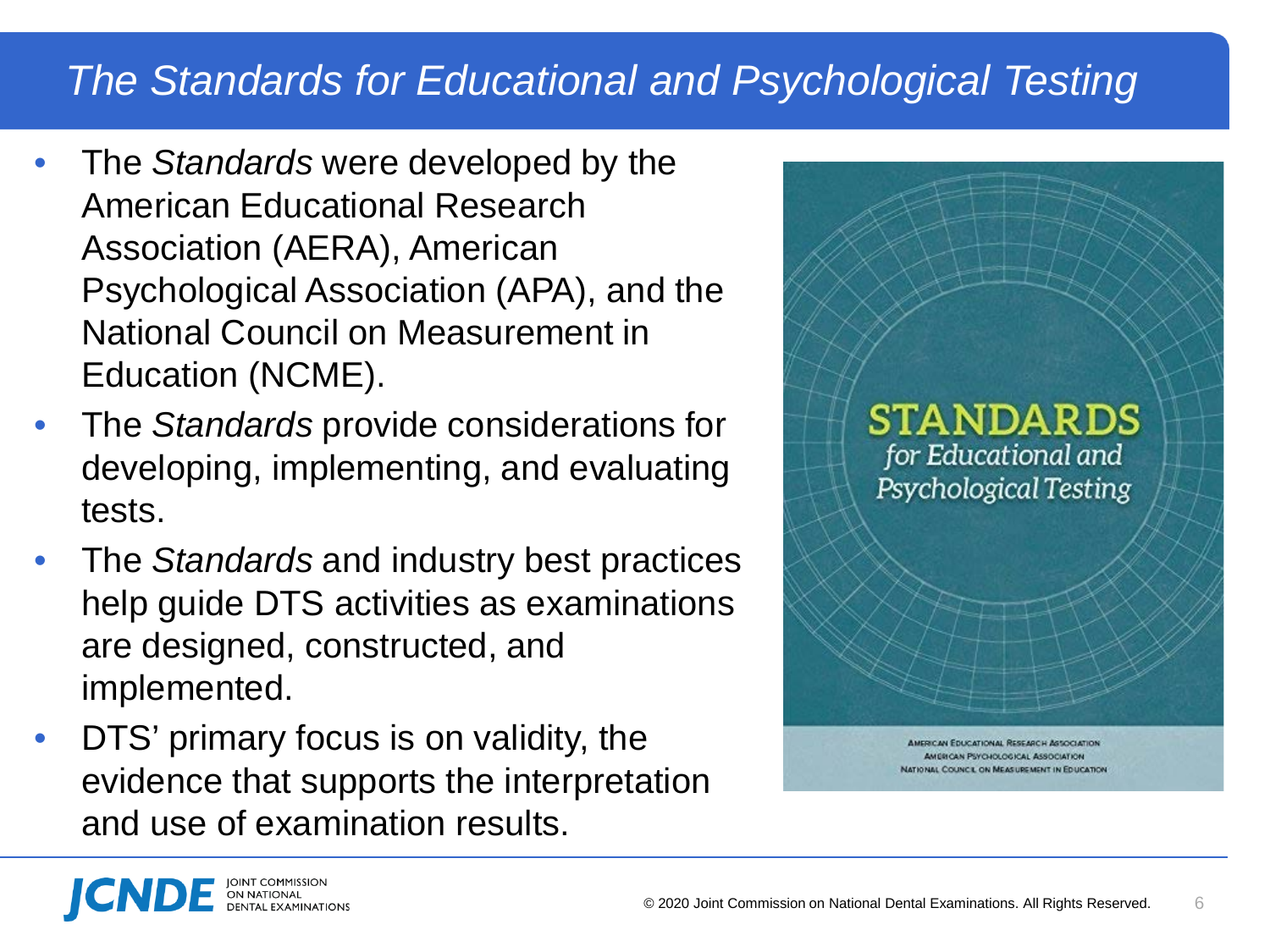### What does the DLOSCE cover?

- Focused exclusively on the clinical tasks a dentist performs while providing direct, chair-side treatment to patients.
- A "virtual OSCE" that assesses clinical judgment.
- Use of a "traditional manikin" hand skill assessment is not included.
- The DLOSCE is designed to reliably and accurately reflect the practice of clinical dentistry within the United States.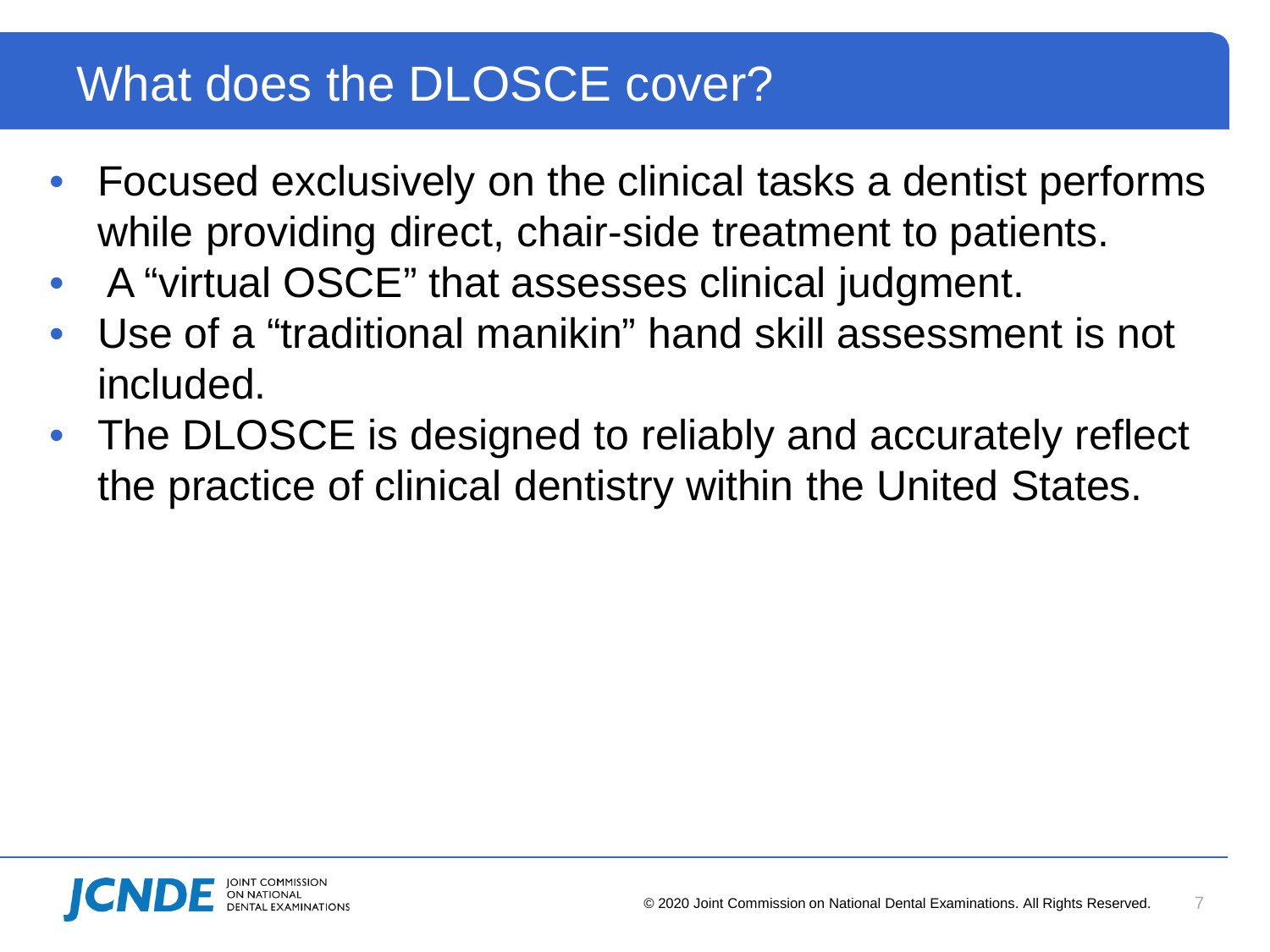## What does the DLOSCE cover?

- Focal topic areas:
	- Restorative Dentistry (24%)
	- Prosthodontics (19%)
	- Oral Pathology, Pain Management, and TMD (13%)
	- Periodontics (10%)
	- Oral Surgery (9%)
	- Endodontics (8%)
	- Orthodontics (6%)
	- Medical Emergencies and Prescriptions (11%)
- Diagnosis and Treatment Planning—as well as Occlusion—are covered across the topics listed above.
- The DLOSCE includes questions involving patients of various types and backgrounds, including pediatric, geriatric, special needs, and medically complex patients.
- DLOSCE questions are modeled on dental clinical situations.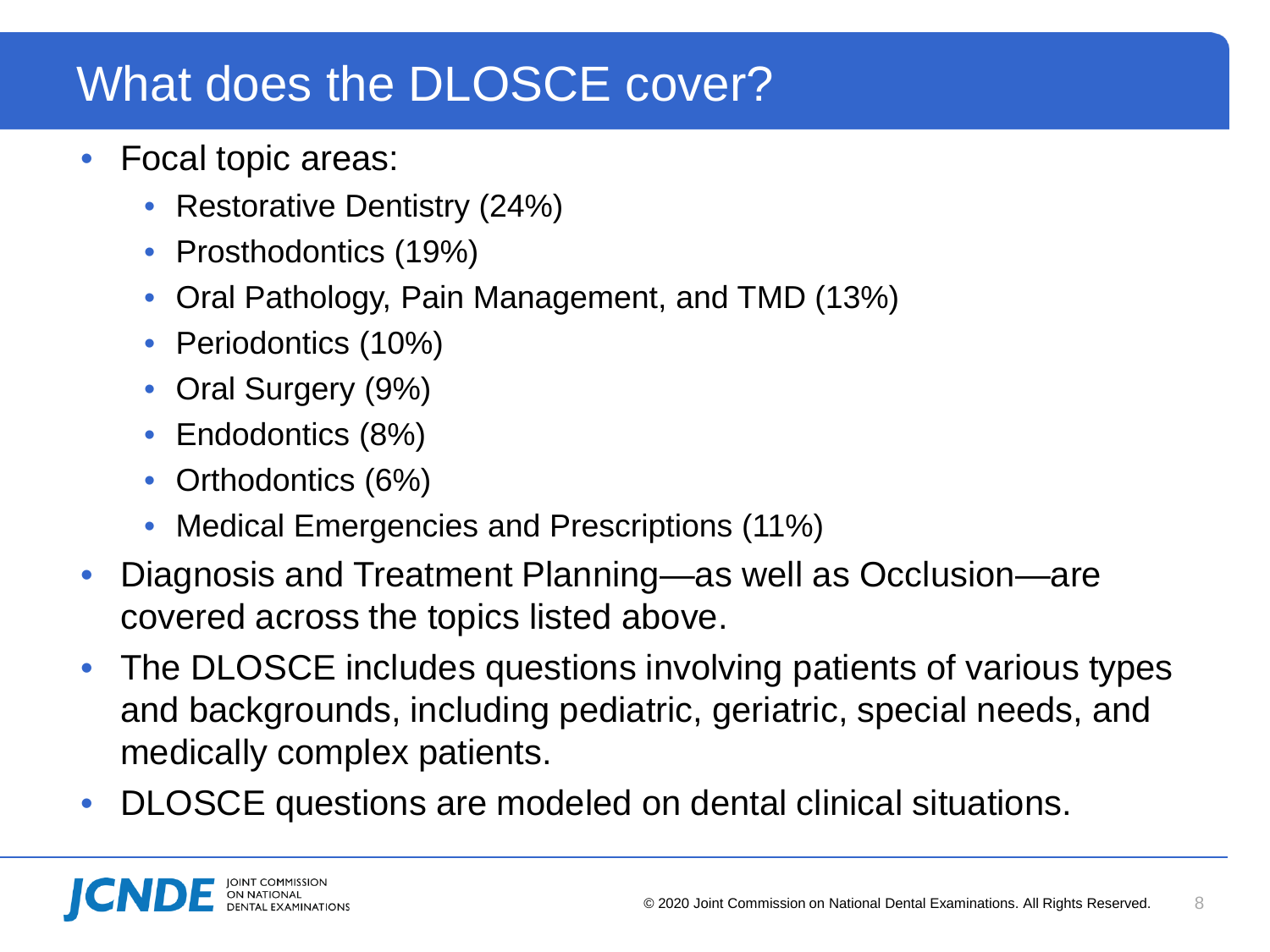## DLOSCE question presentation

- DLOSCE questions always include a patient.
- Questions are accompanied by information concerning that patient, including reference materials such as the following:

| <b>Patient Box</b>                    | Provides patient demographic information (age, biological<br>sex), the chief complaint, patient background and/or<br>history, and the current findings. |
|---------------------------------------|---------------------------------------------------------------------------------------------------------------------------------------------------------|
| <b>Clinical</b><br><b>Photographs</b> | Photographs of patient conditions.                                                                                                                      |
| <b>Radiographs</b>                    | Radiographic images of patients' teeth.                                                                                                                 |
| 3-D Models                            | A three-dimensional model of the patient's teeth, including<br>restorations, lesions, etc.                                                              |

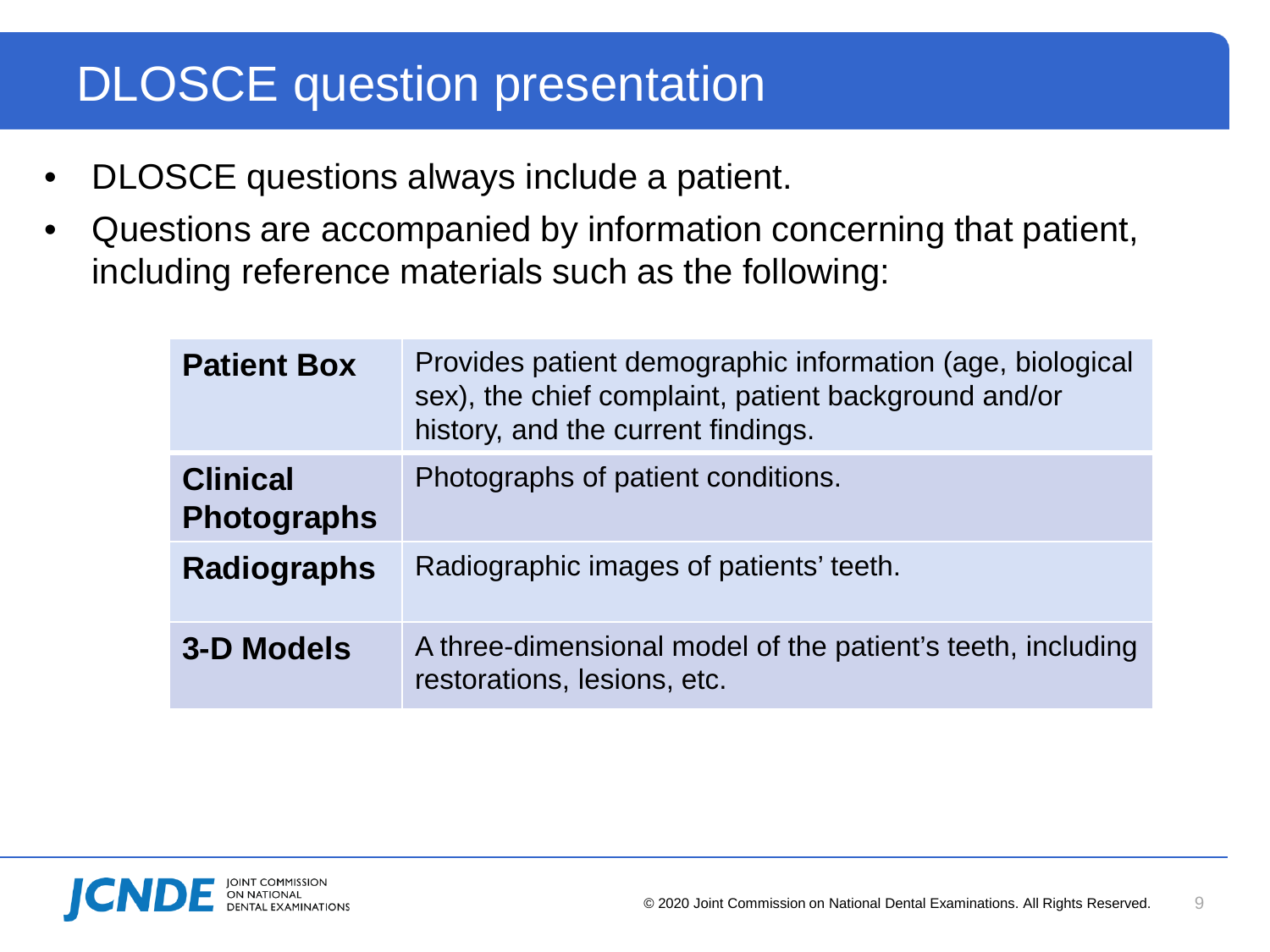### Evaluation of candidate responses

- DLOSCE scoring contains similarities with Situational Judgment Tests (SJTs).
- Depending on the Question Type, each possible candidate response is evaluated as follows:
	- **Correct.** This represents a correct clinical judgment based on the available information. Depending on the question, candidates can receive either full credit (1 point) or partial credit for a given correct response, as long as they avoided choosing any incorrect responses for the question.
	- **Clinical Judgment Error/Incorrect**: This represents a clinical judgment error. Choosing this response causes the candidate to receive no credit (0 points) for this question, even if a Correct response was also selected.
	- **Unscored/Neutral:** This represents an indeterminate situation. These are situations—identified by dental subject matter experts—where given the available information a candidate's choice of this response is considered neither correct nor incorrect.

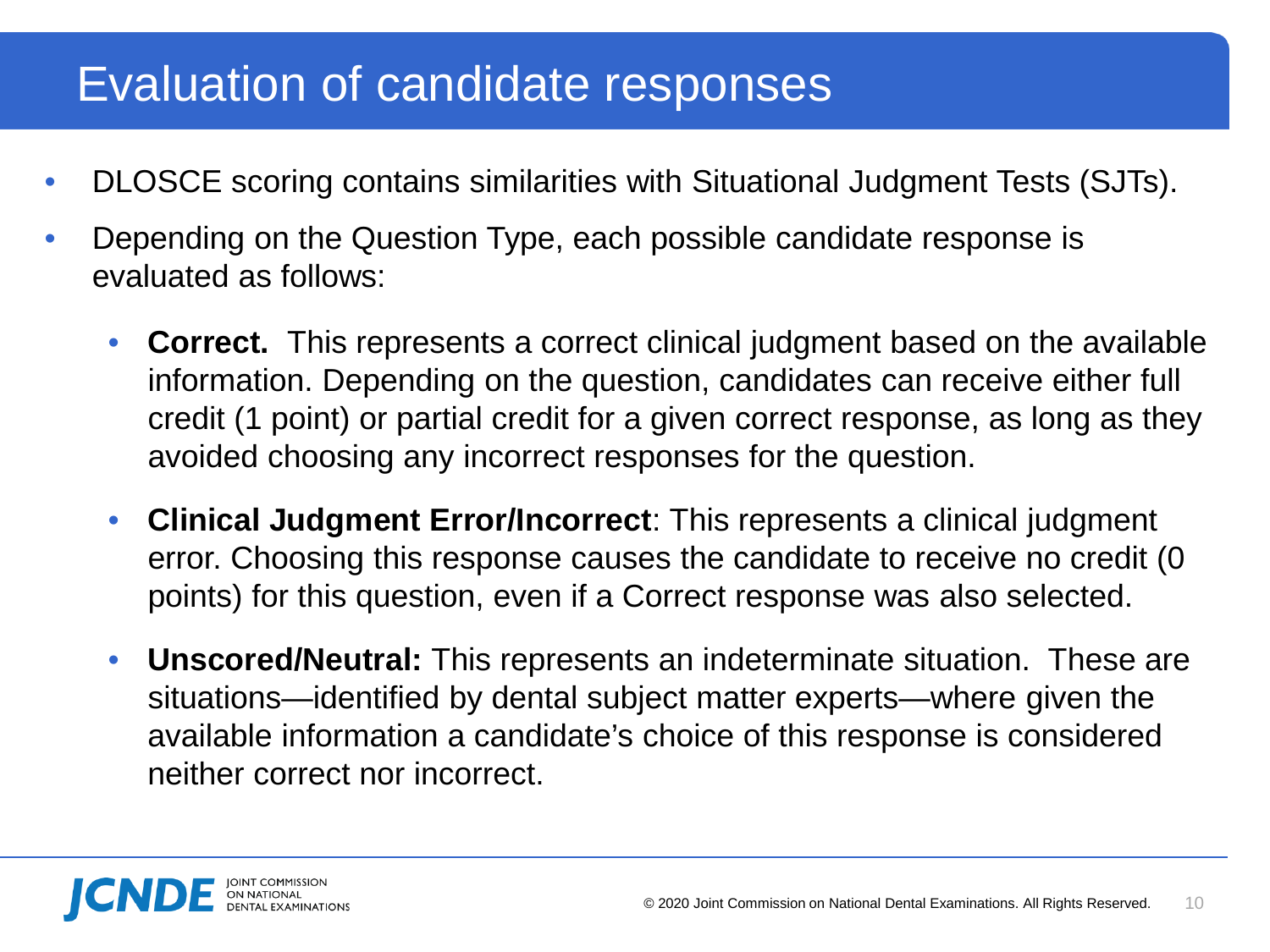## DLOSCE Question Types

- The DLOSCE contains three types of questions:
	- 1. Multiple-Choice, Single-Response Questions
	- 2. Multiple Choice, Multiple-Response Questions
	- 3. Prescription writing tasks

• An example of each type of question is provided in the slides that follow

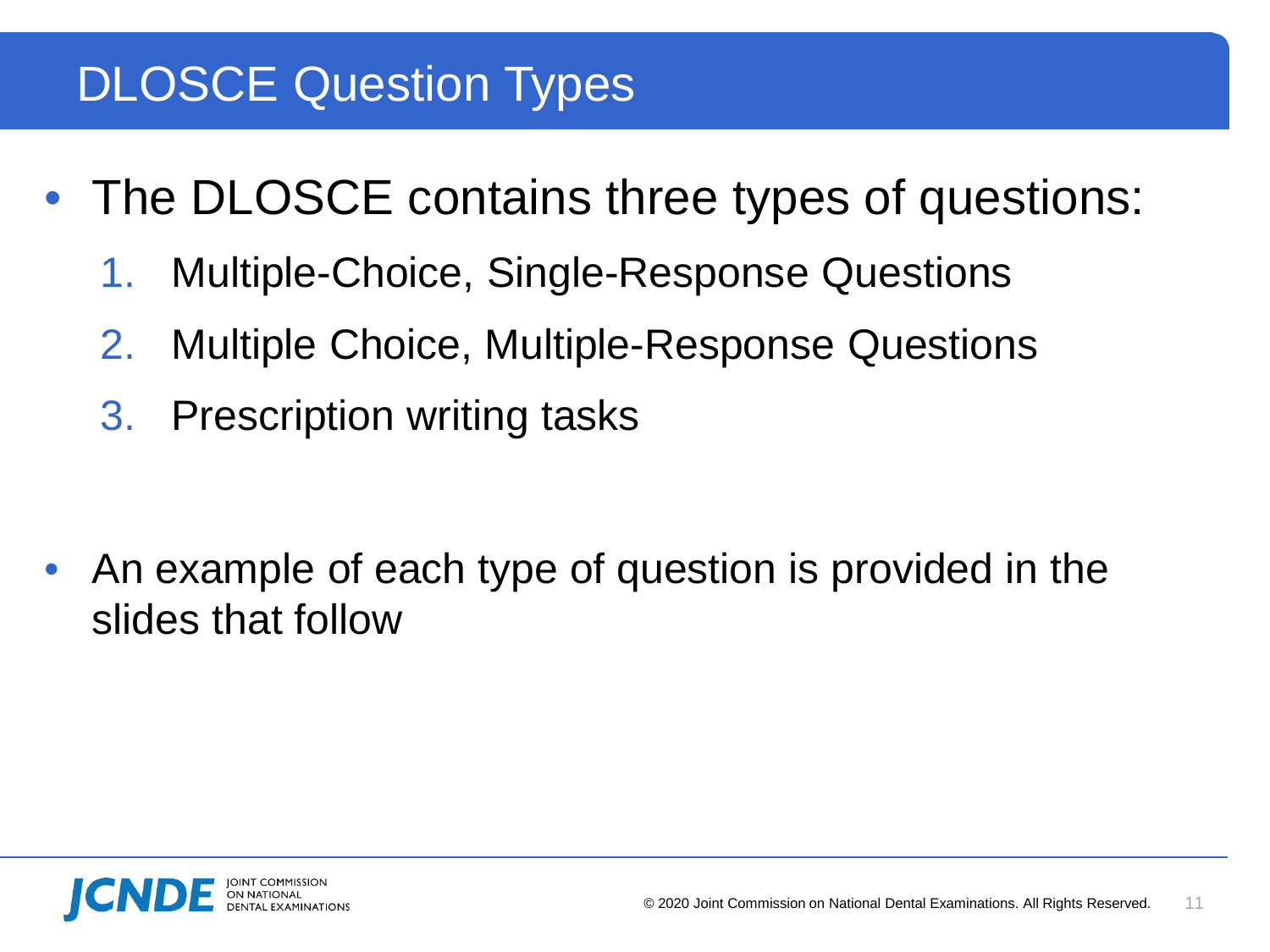### Multiple-Choice, Single-Response Questions

- **Multiple-Choice, Single-Response** questions have only one correct answer and will only allow candidates to choose one response.
- To complete questions of this type, candidates should read the question and available responses, and choose the response that is the best answer.
- Responses other than the Correct response are considered Clinical Judgment Errors.
- Choosing the correct response gives candidates full credit (i.e., one point) for Multiple-Choice, Single-Response questions.
- The instructions provided for these questions are as follows:

Select the **ONE** correct answer.

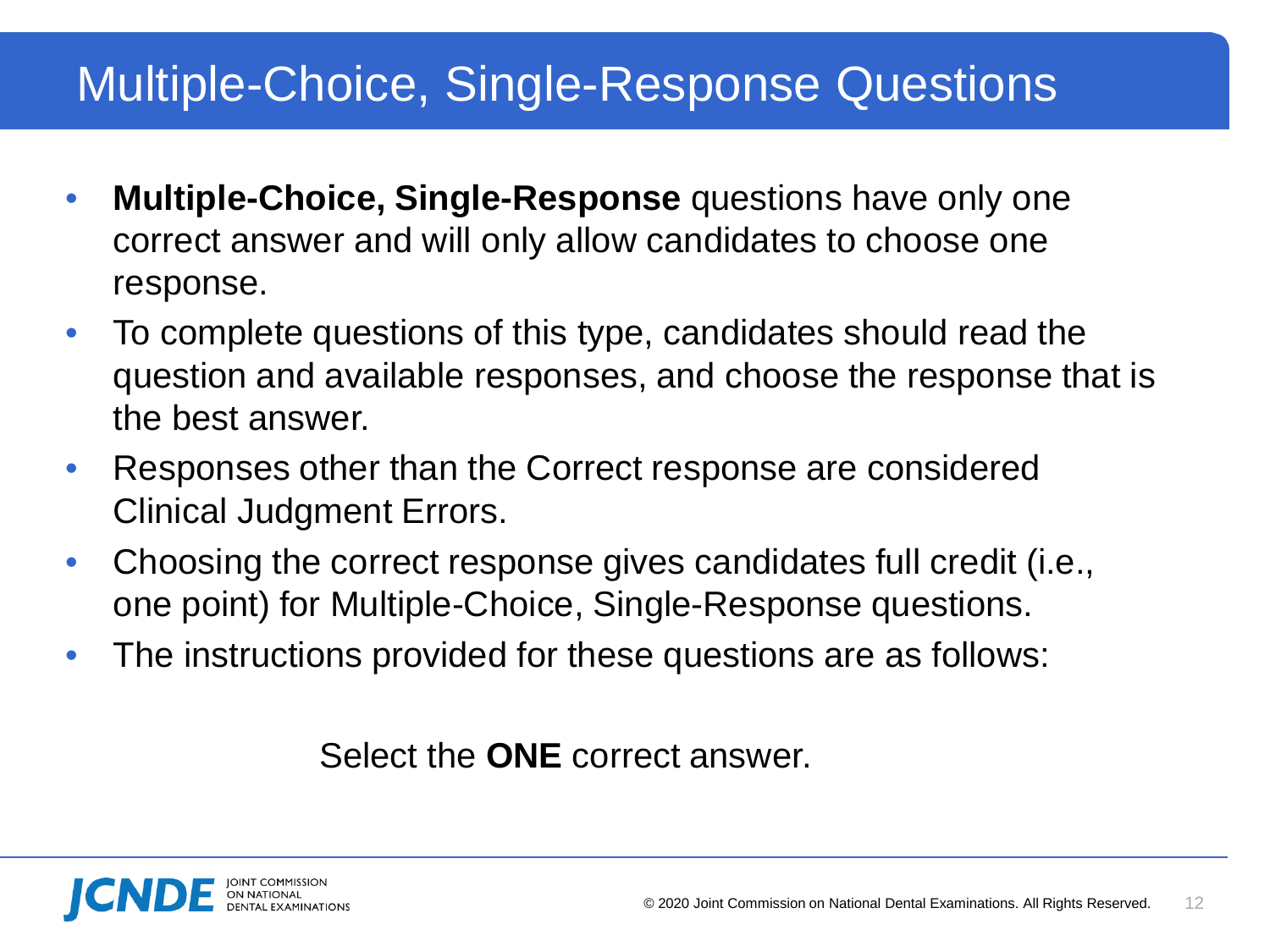## Sample 1. Multiple-Choice, Single-Response



Select the **ONE** correct answer.

Orthodontic treatment for this 8-year-old patient should begin

- A. as soon as possible.
- B. after reassessment in 6 to 9 months.
- C. during late mixed dentition prior to the pubertal growth spurt.
- D. immediately following eruption of permanent second molars.
- E. after the patient stops growing.

**Correct:** A (full credit, 1 point) **Clinical Judgment Error/Incorrect:** Selecting any response other than the Correct response causes the candidate to receive no credit (0 points) for this question **Content Classification:** Orthodontics

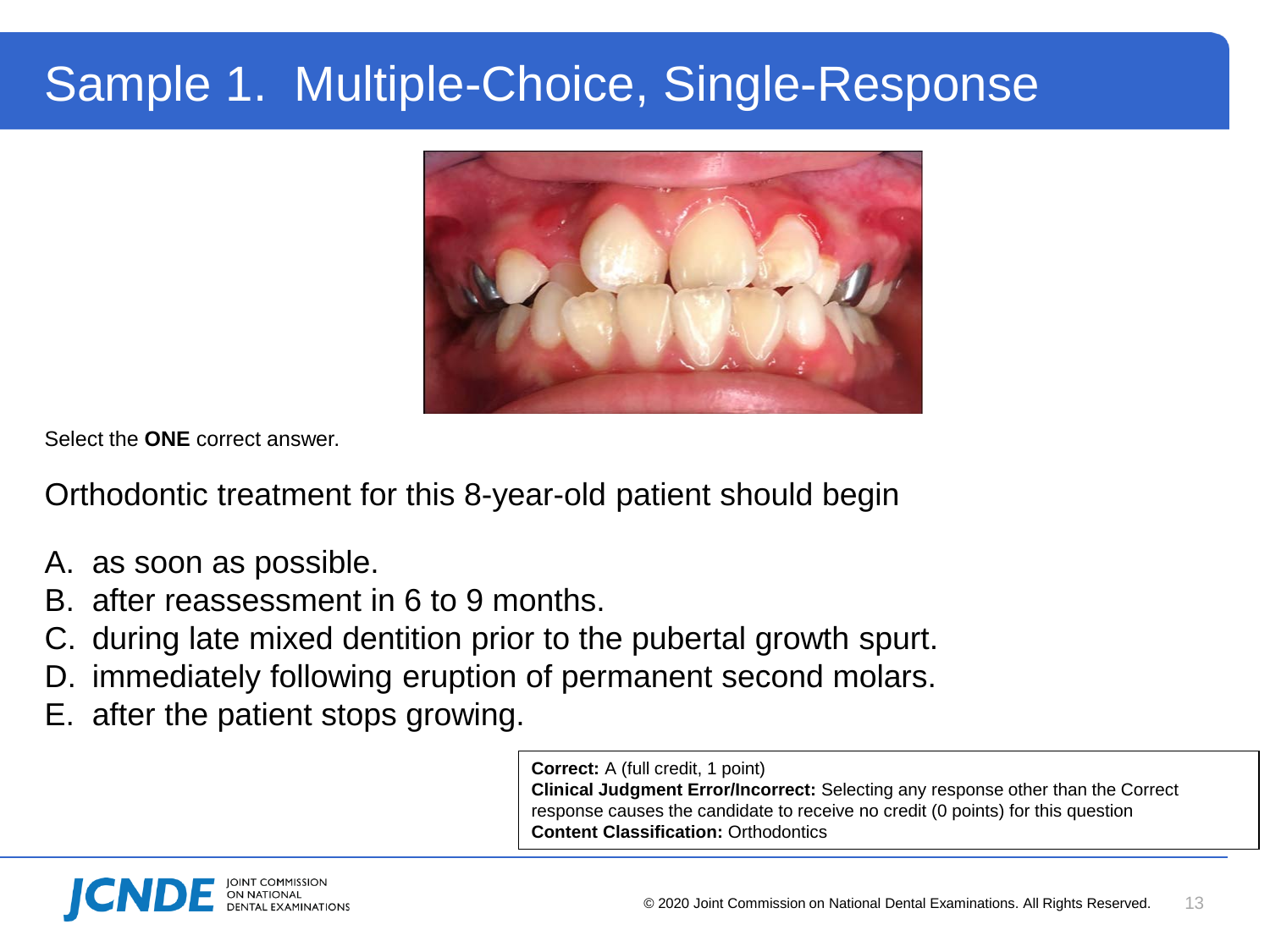### Multiple-Choice, Multiple-Response Questions

**Multiple-Choice, Multiple-Response** questions can have one or more correct answers. For these questions, candidates may choose more than one response. To complete Multiple-Choice, Multiple-Response questions, candidates should read the question and available responses, and choose the response option(s) they believe to be correct.

Each question is worth up to one point. Each chosen response option can:

- give full credit for the question (i.e., 1 point)
- give partial credit for the question (e.g., 0.5 points)
- take away all possible credit for the question (i.e., a **Clinical Judgment Error**; no credit is given for the question, even if the candidate selected other options that were correct).
- neither give credit nor take away credit (a "neutral option")

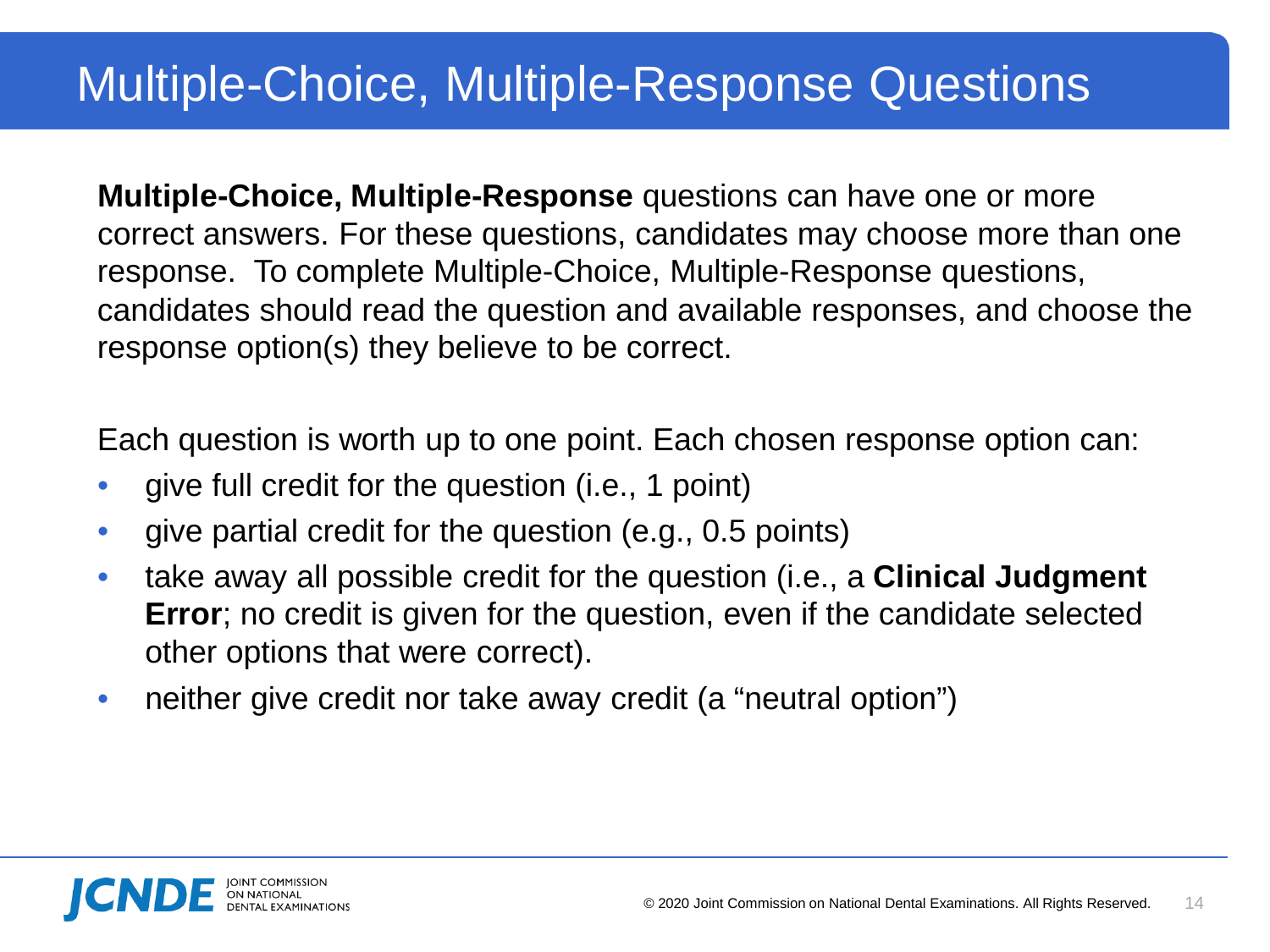### **Multiple-Choice, Multiple-Response (continued)**

For questions involving responses that provide partial credit, candidates must identify all of the response options that provide partial credit in order to receive full credit (i.e., one point) for the question.

The instructions for Multiple-Choice, Multiple-Response questions are provided as follows:

Select **ONE OR MORE** correct answers. Any **INCORRECT** selections will result in your earning **NO CREDIT** for this question.

**IMPORTANT NOTE: Candidates should think carefully when responding, so they identify the correct answer(s) while steering clear of any incorrect selection(s) that could result in the loss of all available credit for a question.** 

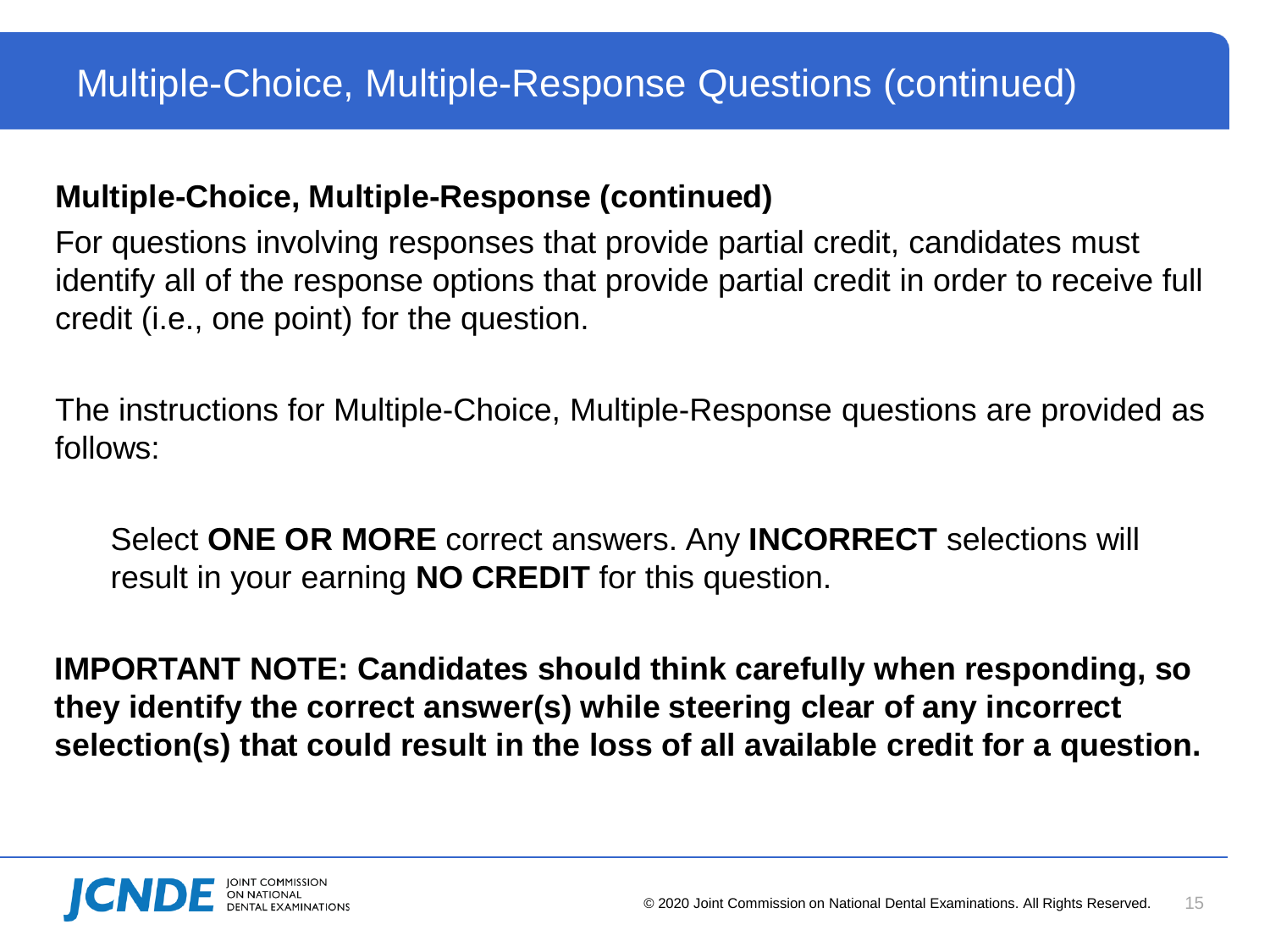In the hypothetical example shown below, there are two correct responses indicated in bold text: **Malignant tumor** and **Cyst or benign tumor**. There is one neutral response option indicated in italicized text: *Developmental condition*. The remaining responses are incorrect, and considered Clinical Judgment Errors. To earn full credit (i.e., 1 point), a candidate must select both of the correct responses and avoid selecting any of the incorrect responses. A candidate can earn partial credit—in this example a half point—by selecting only one of the correct responses (e.g., Malignant tumor) as long as they also avoid selecting any of the incorrect responses. A candidate who selects any incorrect response will automatically earn no credit for the question, even if they also select one or both of the correct responses. Candidates neither gain credit, nor lose credit for selecting the neutral response.

**Clinical Image Would Appear Here**

Select **ONE OR MORE** correct answers. Any **INCORRECT** selections will result in your earning **NO CREDIT** for this question.

| What should be included in a differential diagnosis? |  |
|------------------------------------------------------|--|
|                                                      |  |

|    |                                       | <b>Credit</b><br>awarded if<br>option<br>chosen | <b>All credit</b><br>lost for<br>this<br>question |
|----|---------------------------------------|-------------------------------------------------|---------------------------------------------------|
| a. | Normal anatomical variant             |                                                 | X                                                 |
| b. | <b>Developmental condition</b>        |                                                 |                                                   |
| c. | Allergic or immune-mediated condition |                                                 | X                                                 |
| d. | Localized viral infection             |                                                 | X                                                 |
| е. | Localized fungal infection            |                                                 | X                                                 |
| f. | Localized bacterial infection         |                                                 | X                                                 |
| g. | <b>Traumatic lesion</b>               |                                                 | X                                                 |
| h. | Cyst or benign tumor                  | $+0.5$ pt                                       |                                                   |
| i. | <b>Malignant tumor</b>                | $+0.5$ pt                                       |                                                   |

**Total Possible Credit 1 point**



**Penalty:**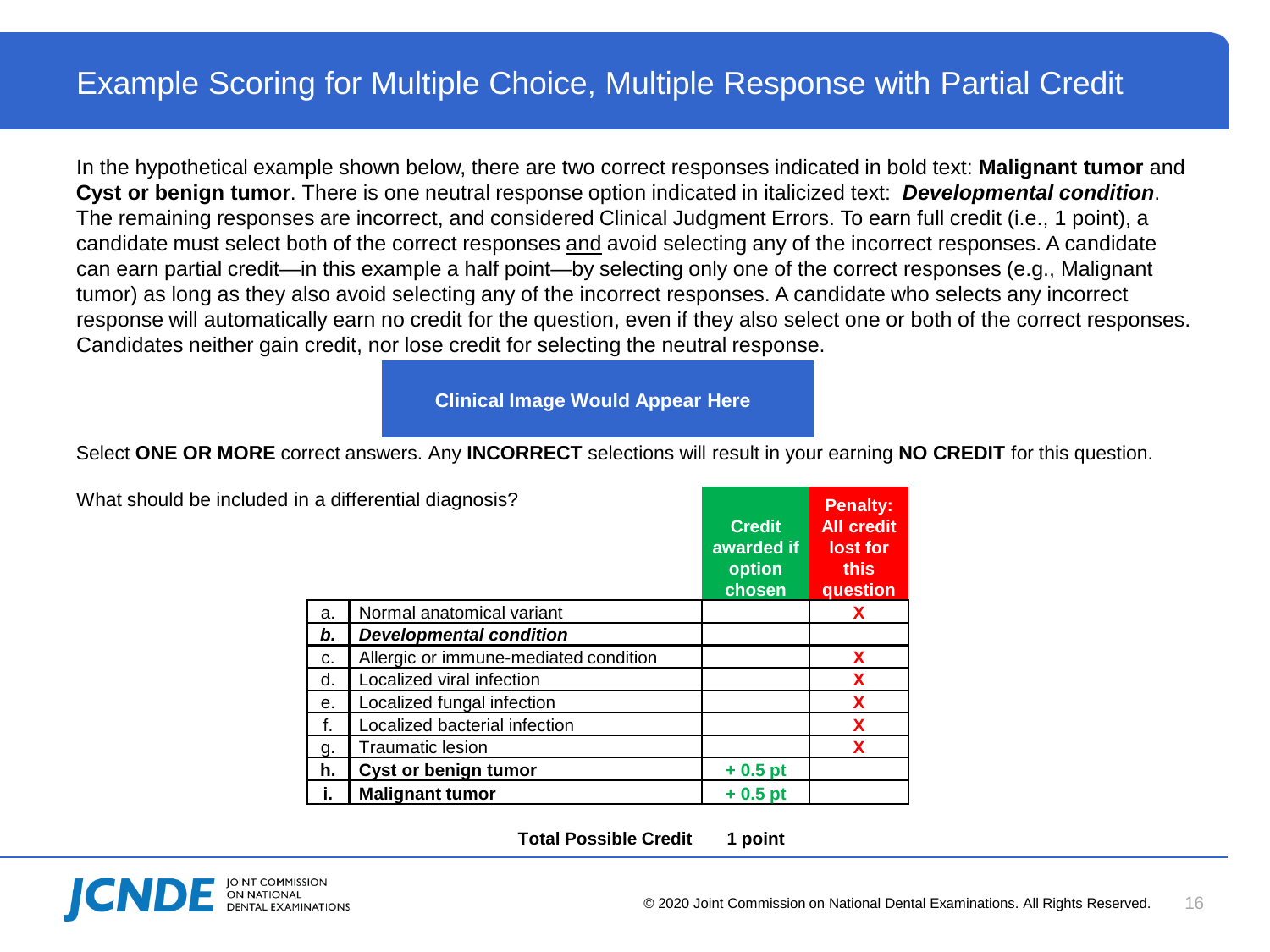### Sample 2. Multiple-Choice, Multiple-Response



Select **ONE OR MORE** correct answers. Any **INCORRECT** selections will result in your earning **NO CREDIT** for this question.

Which tooth surfaces have carious lesions or defective restorations?

- A. 8 mesial
- B. 9 mesial
- C. 9 distal
- D. 10 mesial

**Correct:** A (partial credit, 0.5 points) and D (partial credit, 0.5 points) **Unscored/Neutral:** None **Clinical Judgment Error/Incorrect:** Selecting any response other than a "Correct" or "Unscored/Neutral" response causes the candidate to receive no credit (0 points) for this question, even if a Correct response was also selected. **Content Classification:** Restorative Dentistry

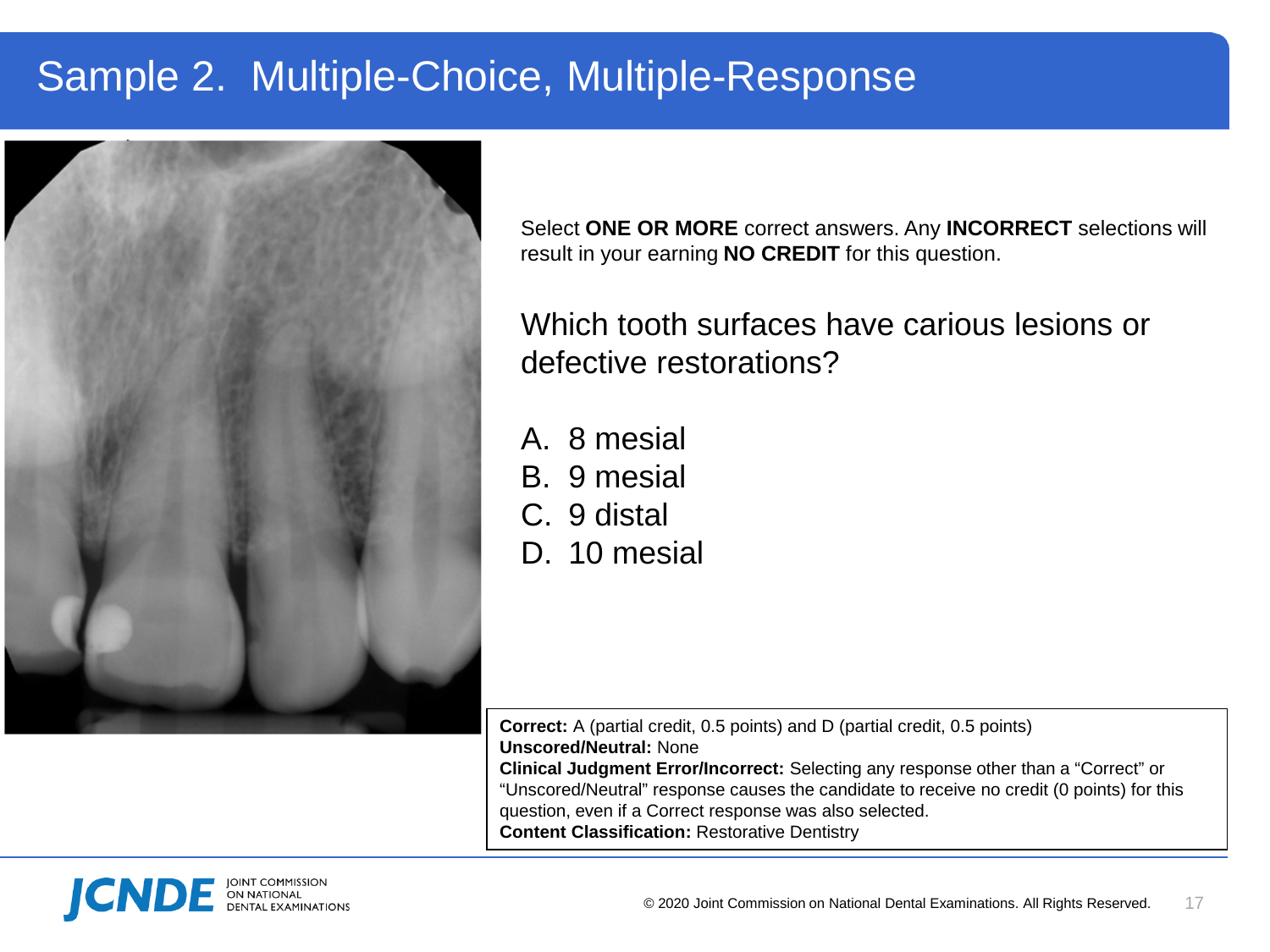### Sample 3. Multiple-Choice, Multiple-Response

#### **Patient**

Female, 56 years old

#### **Chief Complaint**

"I have a bump on my gums"

**Background and/or Patient History**

#### **Current Findings**

Swelling in the lower right premolar area





### See next slide.

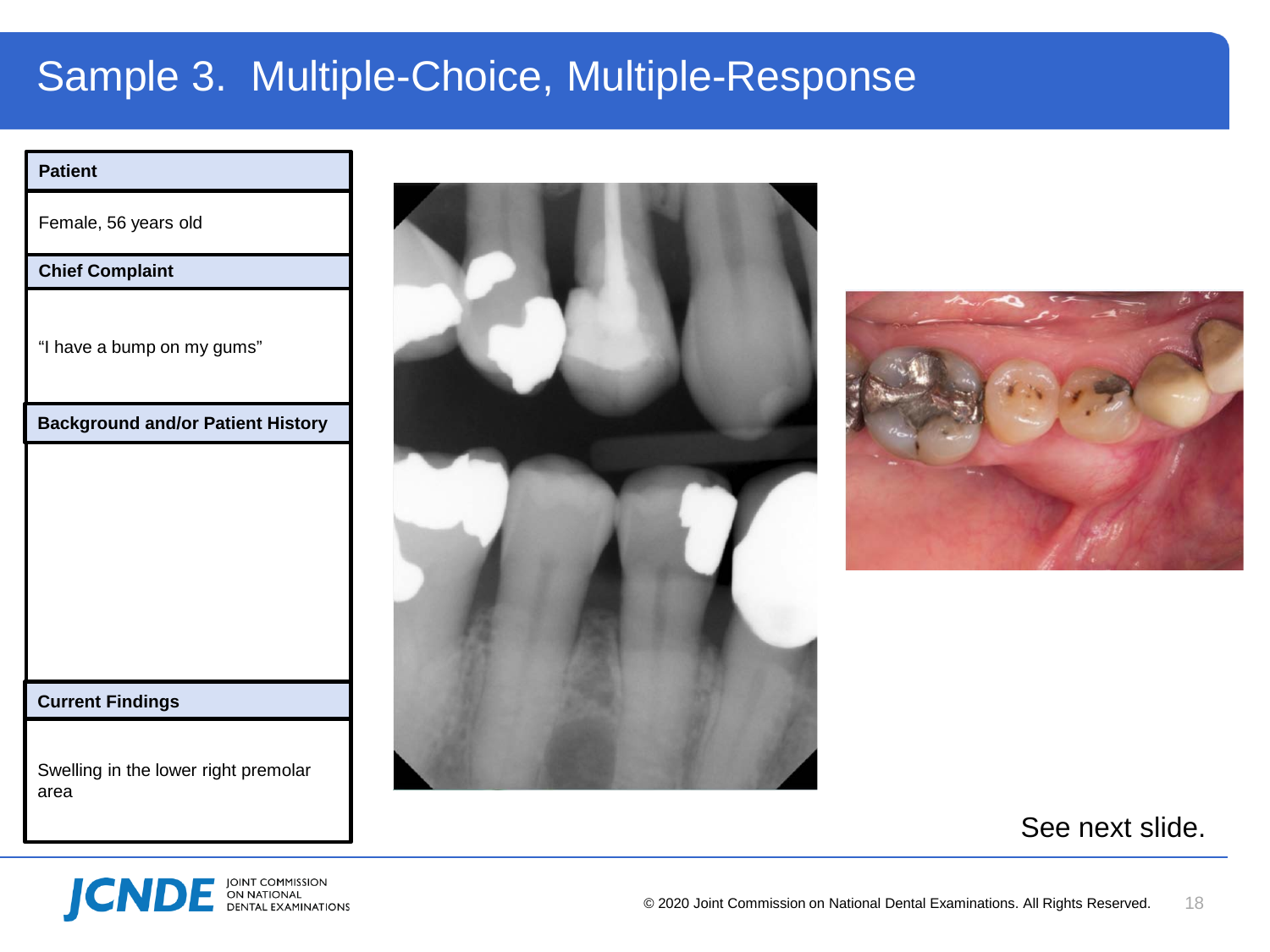### Sample 3. Multiple-Choice, Multiple-Response (continued)

Select **ONE OR MORE** correct answers. Any **INCORRECT** selections will result in your earning **NO CREDIT** for this question.

Which should be included in a differential diagnosis?

- A. Normal anatomical variant
- B. Radiographic artifact
- C. Cyst or benign tumor
- D. Malignant tumor
- E. Odontogenic inflammatory condition
- F. Non-odontogenic inflammatory condition
- G. Reactive lesion (simple bone cyst, giant cell lesions)
- H. Fibro-osseous lesion
- I. Traumatic lesion/fracture
- J. Developmental condition
- K. Manifestation of systemic disease

**Correct:** C (partial credit, 0.5 points) and E (partial credit, 0.5 points) **Unscored/Neutral:** G, H, and K **Clinical Judgment Error/Incorrect:** Selecting any response other than a "Correct" or "Unscored/Neutral" response causes the candidate to receive no credit (0 points) for this question, even if a Correct response was also selected. **Content Classification:** Oral Pathology, Pain Management, and Temporomandibular Dysfunction

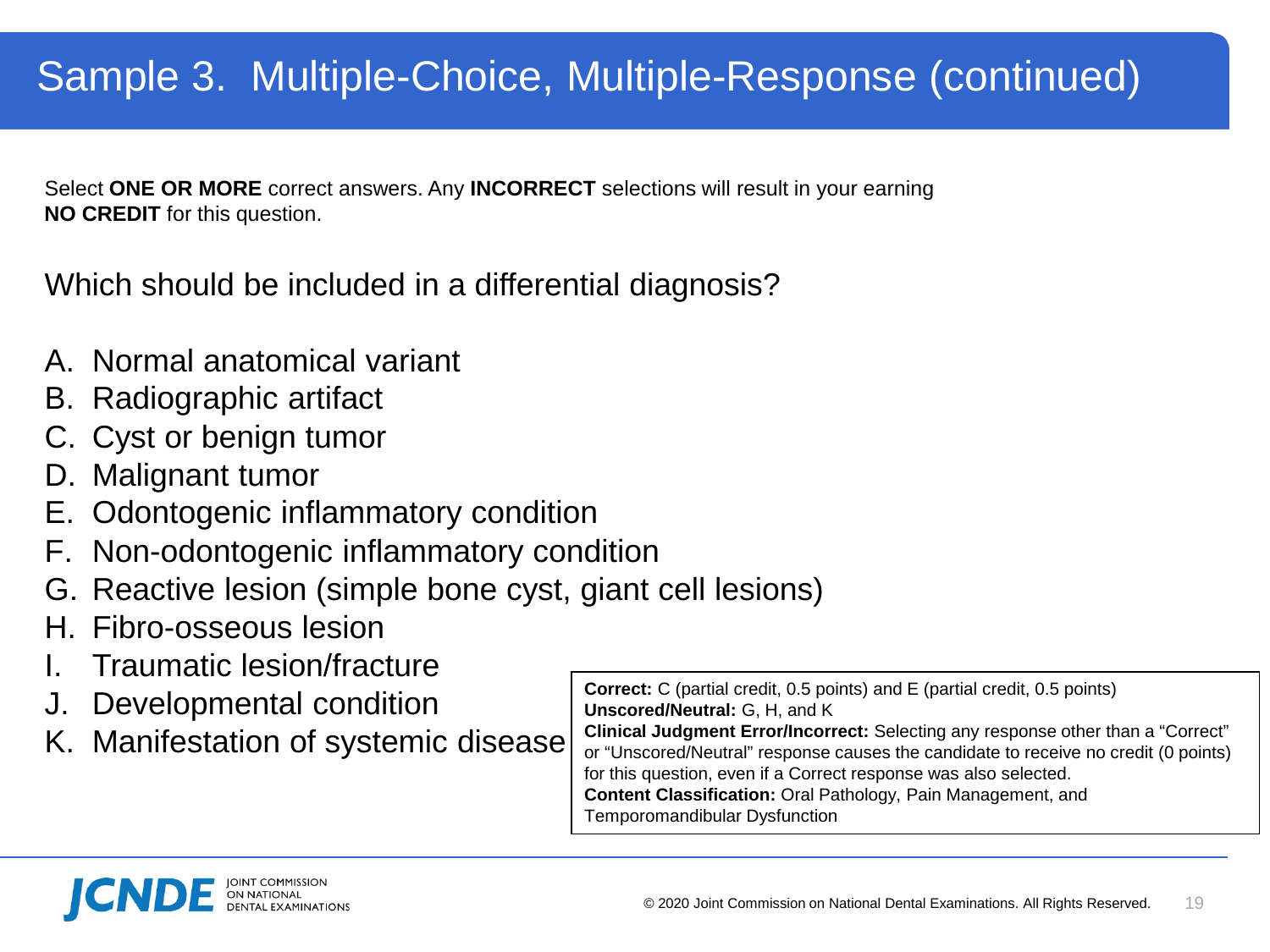### 3-Dimensional Models

• Some DLOSCE items involve lifelike, three-dimensional (3-D) models that can be manipulated, zoomed in and out, moved, and rotated.





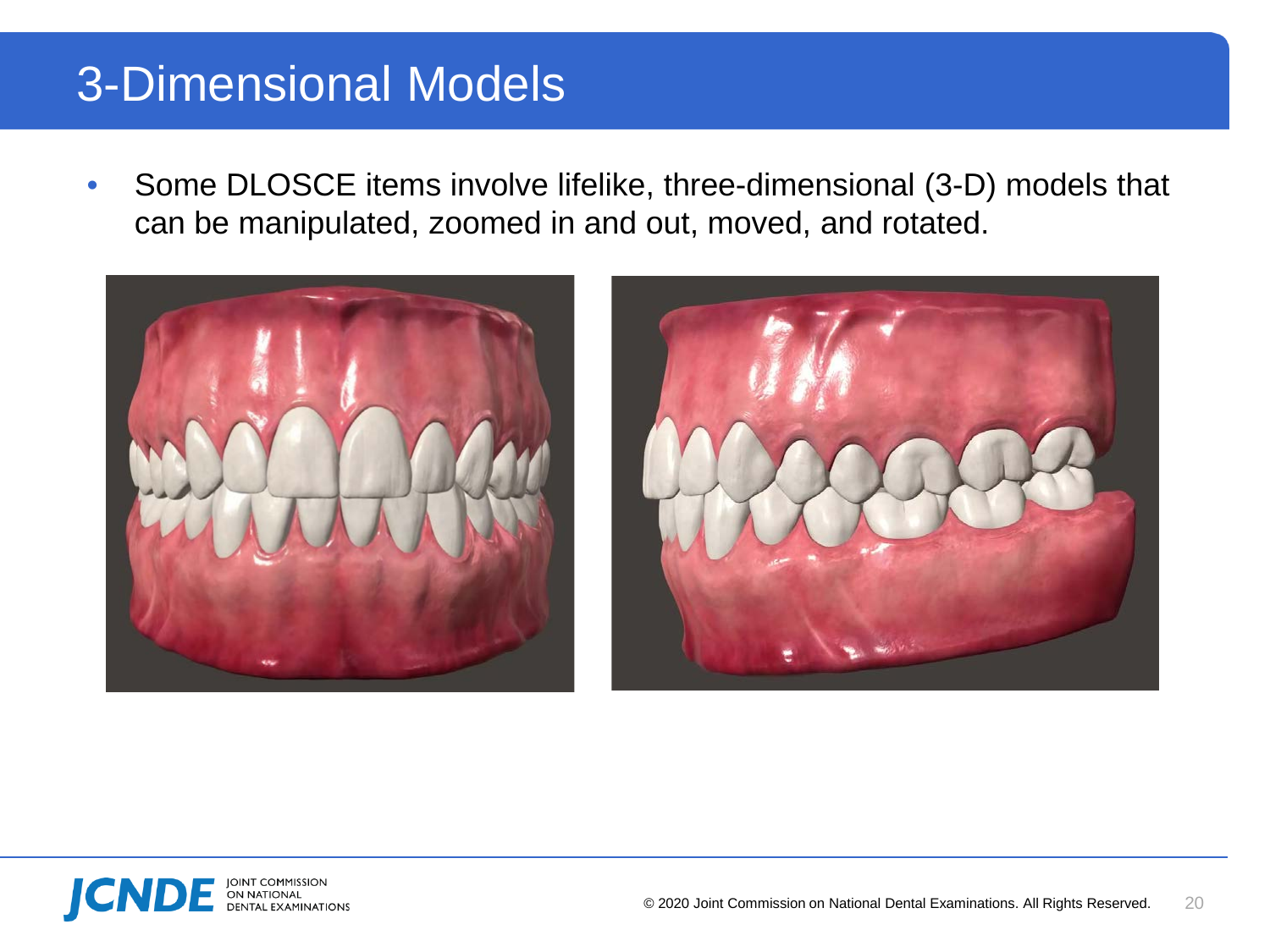Select **ONE OR MORE** correct answers. Any **INCORRECT** selections will result in your earning **NO CREDIT** for this question.

Which describes the MO composite restoration on tooth 19?

- Acceptable
- Unacceptable interproximal contact
- Over-contoured proximal surface
- Under-contoured proximal surface
- Overhang present
- Cavosurface void present
- **Hyperocclusion**
- Exposed dentin present

### **3-D Model**

The candidate would be presented with a 3-D model showing an MO composite restoration on tooth 19.

The candidate could manipulate the model (e.g., rotate, zoom) in order to view the restoration from multiple angles

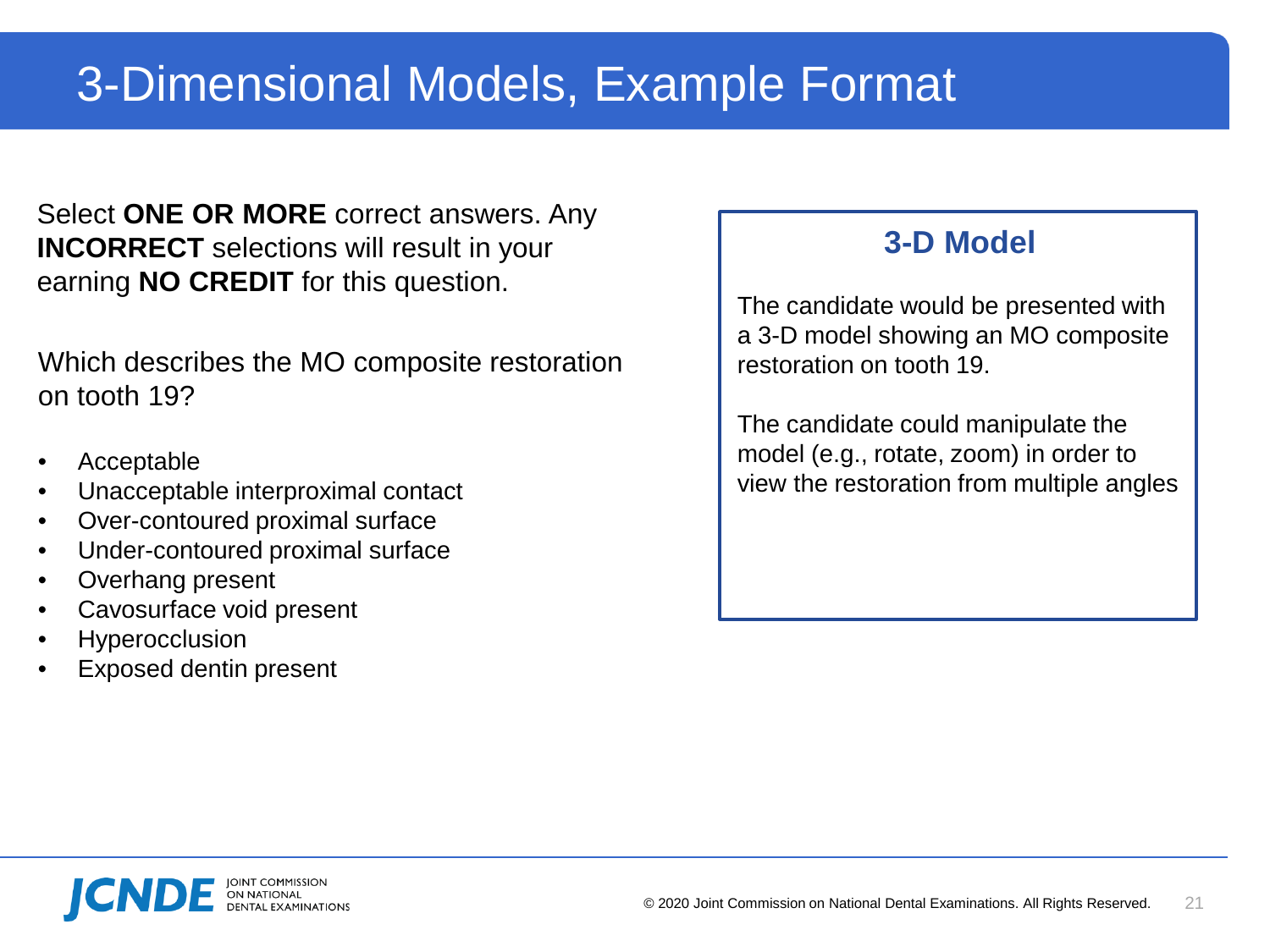## Prescription Tasks

- Each administered DLOSCE form contains two, multi-part prescription tasks: One pertaining to antibiotics and one pertaining to analgesics.
- For each task, patient information is presented in a Patient Box. Based on the information provided, candidates will be asked to choose an appropriate medication and its strength, and to provide any other accompanying instructions.
- Responses are evaluated against a detailed scoring key established by subject matter experts. Each prescription task is worth up to four points. Based on the combination of responses selected by the candidate, it is possible to receive no credit, partial credit or full credit for each prescription task.

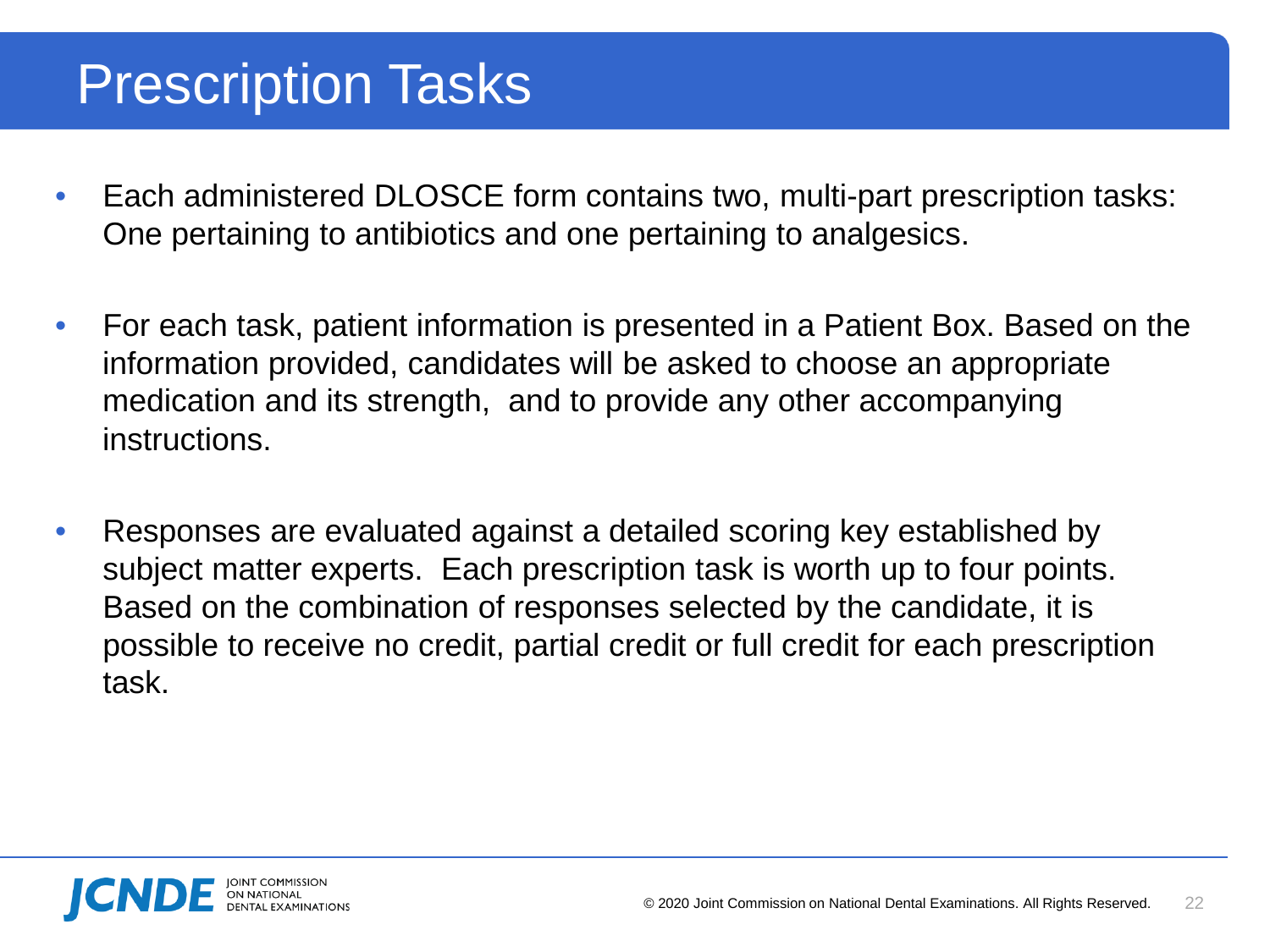## Sample 4. Prescription Task

#### **Patient**

Male, 45 years old

#### **Chief Complaint**

"I feel terrible and my face has been swollen for a few days."

**Background and/or Patient History**

Has not been to a dentist for three years Allergic to cloxacillin

#### **Current Findings**

Temperature of 101 degrees F Red, warm, diffuse swelling in the right cheek Signs and symptoms consistent with a

canine space infection



- A. No medication
- B. acyclovir
- C. amoxicillin
- D. azithromycin
- E. cephalexin
- F. clarithromycin
- G. clindamycin
- H. cloxacillin
- I. doxycycline
- J. erythromycin
- K. fluconazole
- L. ketoconazole
- M. metronidazole
- N. nystatin
- O. penicillin VK
- P. valacyclovir

### See next slide.

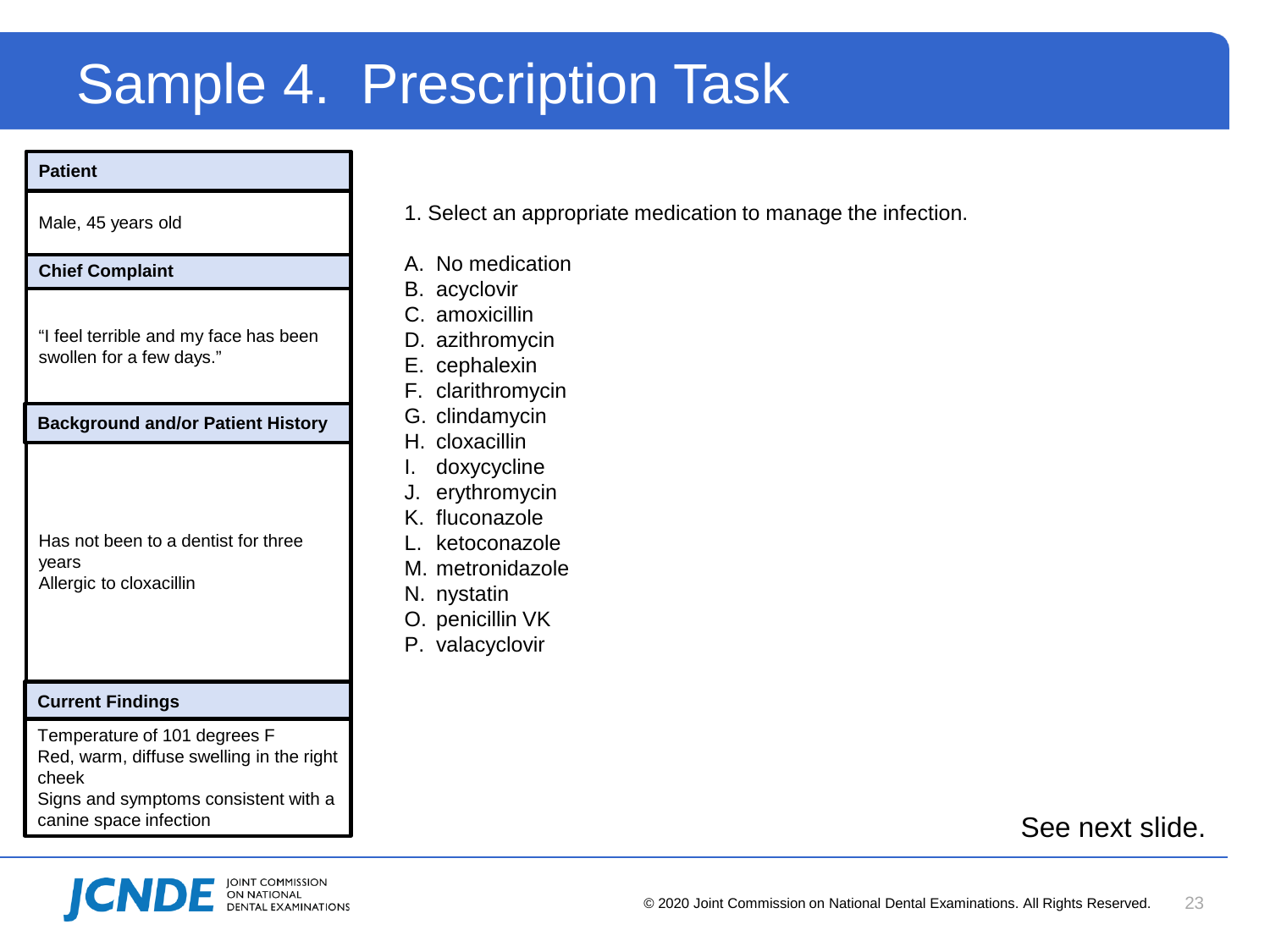# Sample 4. Prescription Task

| <b>Patient</b>                                                                                                            |                                                                                                                                                                                             |  |
|---------------------------------------------------------------------------------------------------------------------------|---------------------------------------------------------------------------------------------------------------------------------------------------------------------------------------------|--|
| Male, 45 years old                                                                                                        | 2. Type in the strength of the tablet/capsule.                                                                                                                                              |  |
| <b>Chief Complaint</b>                                                                                                    | mg                                                                                                                                                                                          |  |
| "I feel terrible and my face has been<br>swollen for a few days."                                                         | 3. Type in the total number of tablets/capsules that should be obtained/dispensed.                                                                                                          |  |
| <b>Background and/or Patient History</b>                                                                                  |                                                                                                                                                                                             |  |
| Has not been to a dentist for three<br>years<br>Allergic to cloxacillin                                                   | 4a. Select the number of tablets/capsules that should be taken per administration.<br>A. 1<br><b>B.</b> 2<br>C. 3<br>D. 4<br>4b. Should the patient take a loading dose?<br>A. yes<br>B. no |  |
| <b>Current Findings</b>                                                                                                   |                                                                                                                                                                                             |  |
| Temperature of 101 degrees F<br>Red, warm, diffuse swelling in the right<br>cheek<br>Signs and symptoms consistent with a |                                                                                                                                                                                             |  |

canine space infection



See next slide.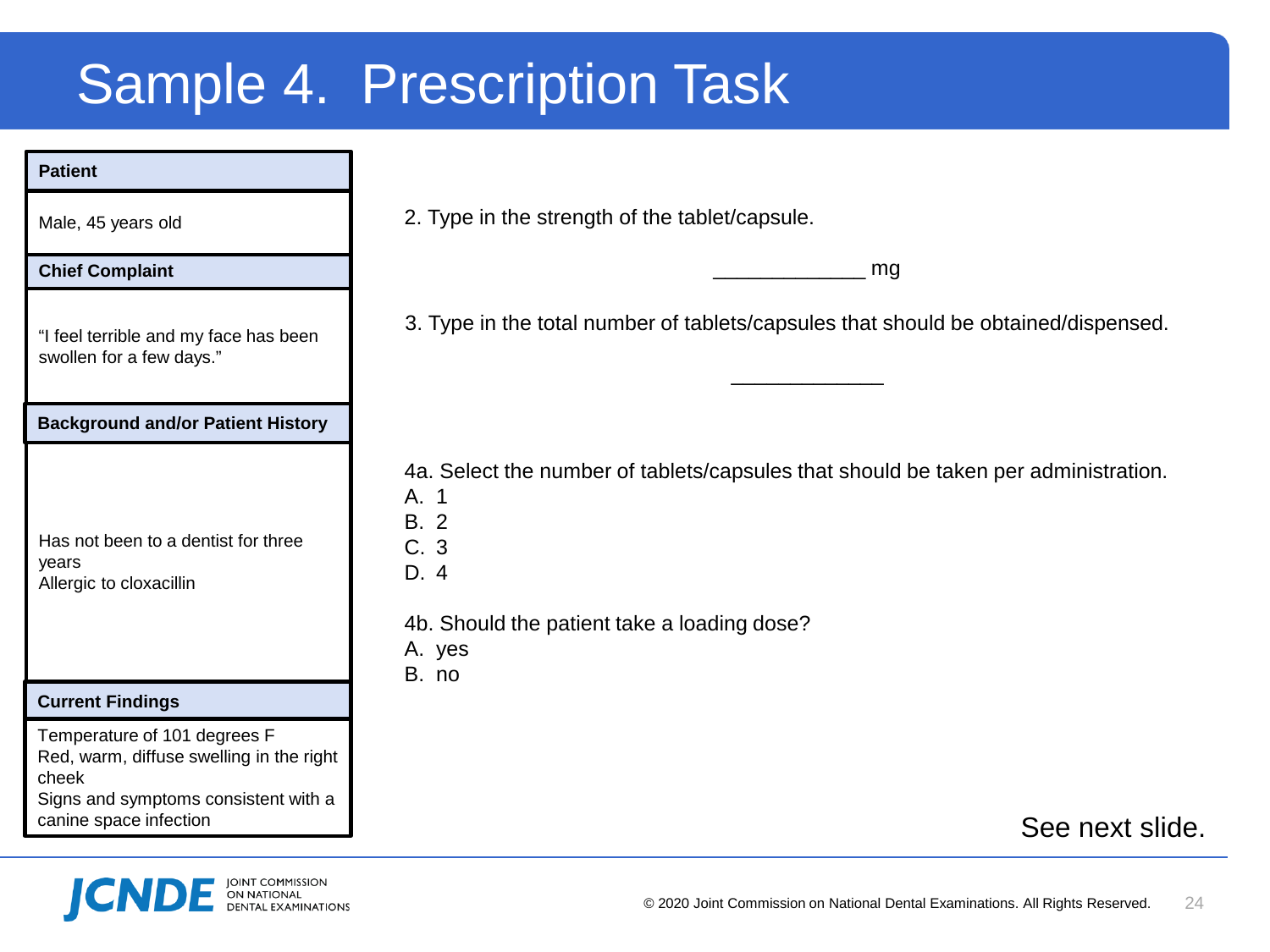## Sample 4. Prescription Task

#### **Patient**

Male, 45 years old

#### **Chief Complaint**

"I feel terrible and my face has been swollen for a few days."

**Background and/or Patient History**

| Has not been to a dentist for three |
|-------------------------------------|
| vears                               |
| Allergic to cloxacillin             |

#### **Current Findings**

Temperature of 101 degrees F Red, warm, diffuse swelling in the right cheek Signs and symptoms consistent with a

canine space infection



- A. once a day until finished
- B. once a day as needed
- C. twice a day until finished
- D. twice a day as needed
- E. three times a day until finished
- F. three time a day as needed
- G. four times a day until finished
- H. four times a day as needed

**Scoring:** Prescription task responses are evaluated against a scoring key established by subject matter experts. Based on the combination of responses selected by the candidate, it is possible to receive no credit, partial credit, or full credit (4 points) **Content Classification:** Prescriptions

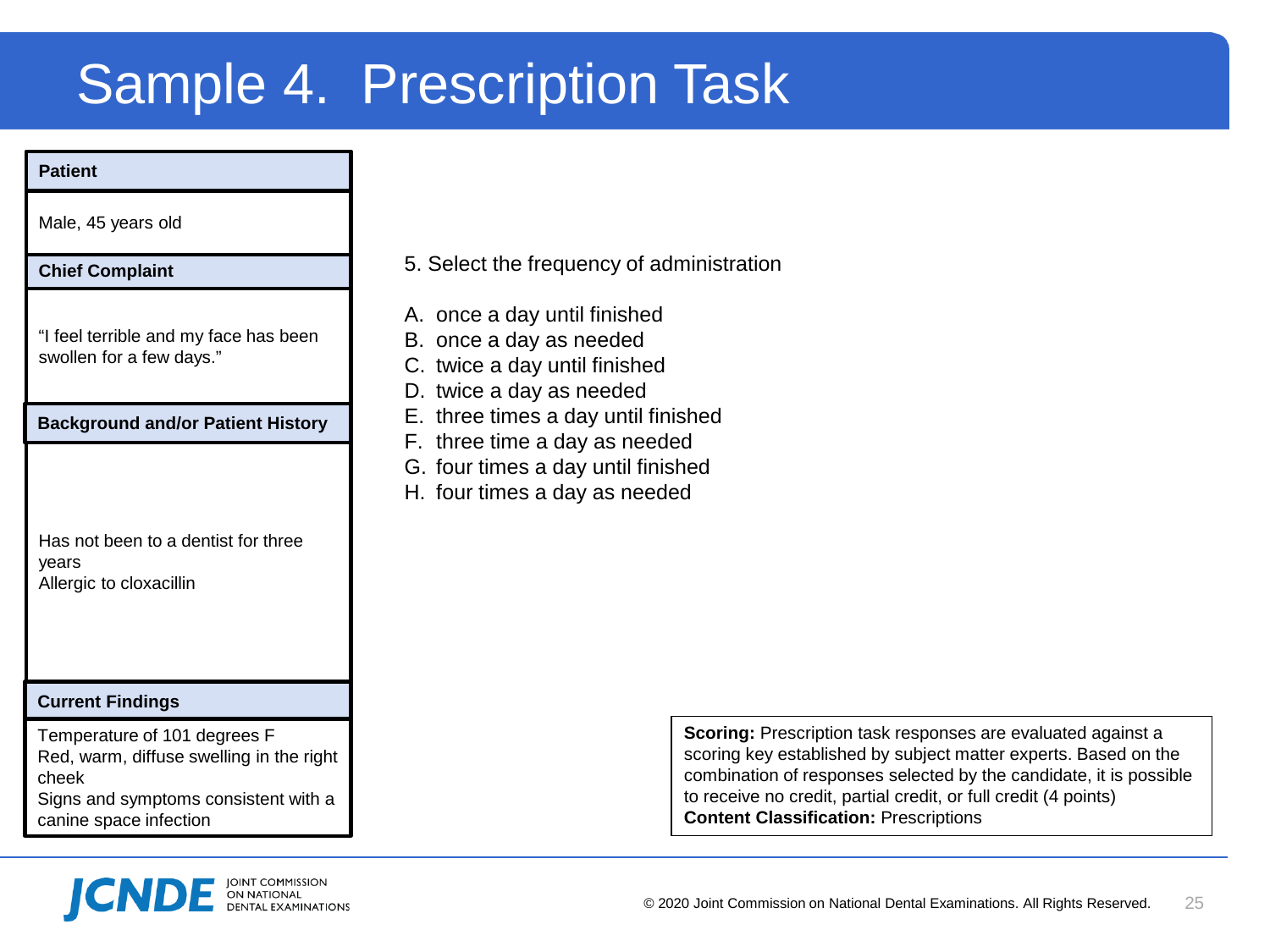### Exam Preparation and Resources

- The JCNDE recommends that candidates use clinical experience, textbooks, and lecture notes as primary sources for study.
	- The JCNDE does not endorse or recommend any specific texts or other teaching aids (e.g., review courses) that are identified as DLOSCE preparation materials.

### **Coming Soon**

- **Practice Questions.** The JCNDE will provide practice questions to assist candidates in their preparations to challenge the DLOSCE.
- **3D Model Tutorial.** The DLOSCE contains questions involving lifelike three-dimensional (3D) models that can be manipulated, zoomed in and out, moved, and rotated. The JCNDE will make an online tutorial available, so that candidates can practice interacting with this 3D model before they arrive at the test center.
- **DLOSCE Guide.** The DLOSCE guide will be made available at ADA.org/DLOSCE

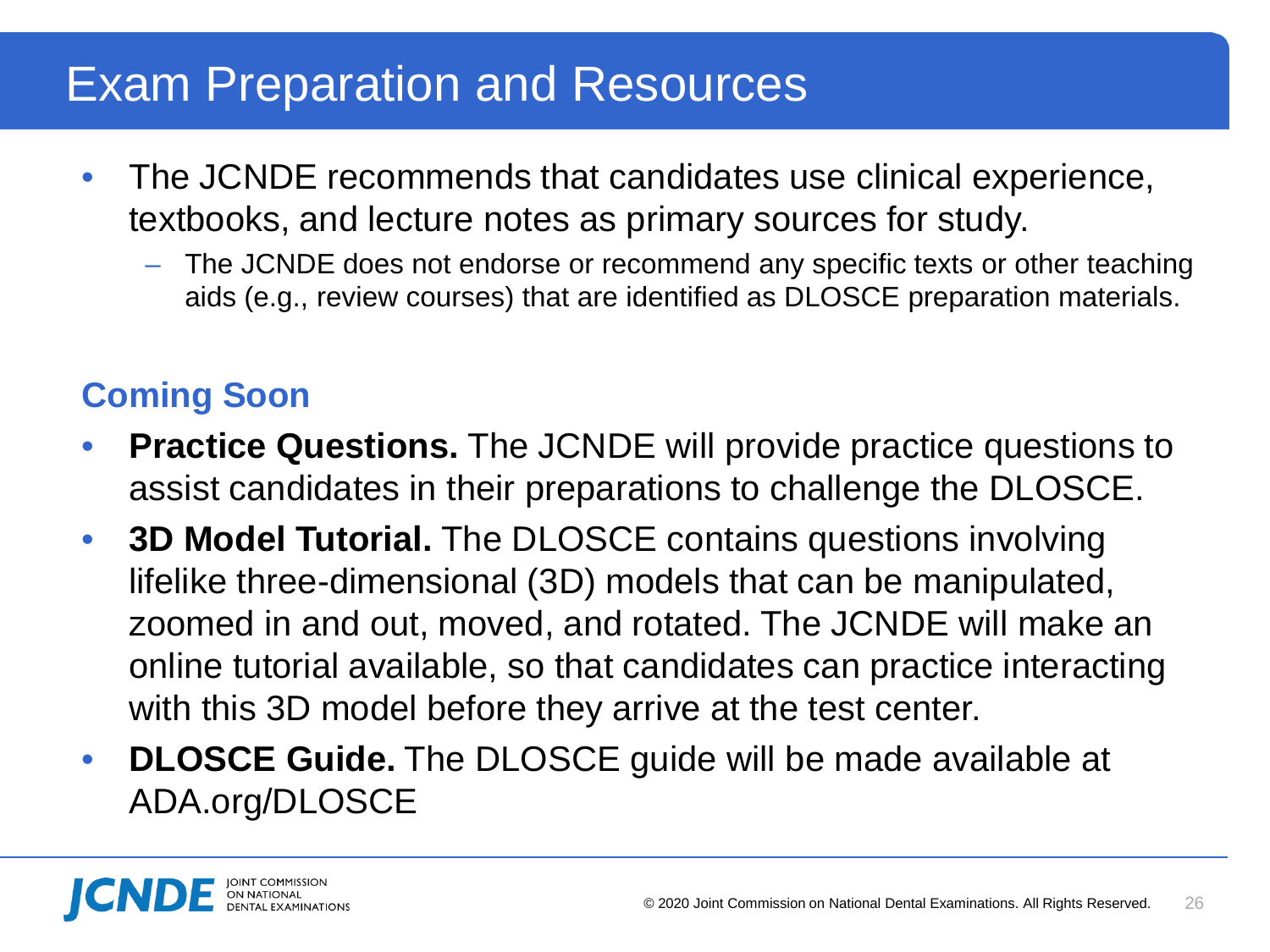### Who is eligible to take the DLOSCE?

- Eligibility requirements and application procedures mirror those in place for the NBDE.
	- Current Student CODA Accredited Program
		- A current student in a CODA accredited program is eligible for examination when the dean (or designee) provides confirmation that the student is prepared in all applicable disciplines.

### – Former Student – CODA Accredited Program

• A former student who has completed courses in preparation for this examination, but is no longer enrolled in the same program is eligible for examination only if admitted or conditionally admitted to another CODA-accredited program in the applicable area of study. Conditionally admitted is defined as admission contingent upon successful completion of this examination. Verification must be in the form of a letter from the dean of the CODA-accredited program.

### – Dentist – Graduate of CODA Accredited Program

- A dentist who is an active, life, or retired member of the American Dental Association at the time of application is eligible for examination without further documentation.
- An affiliate member or nonmember must submit a copy of their diploma or provide other appropriate verification of their degree.

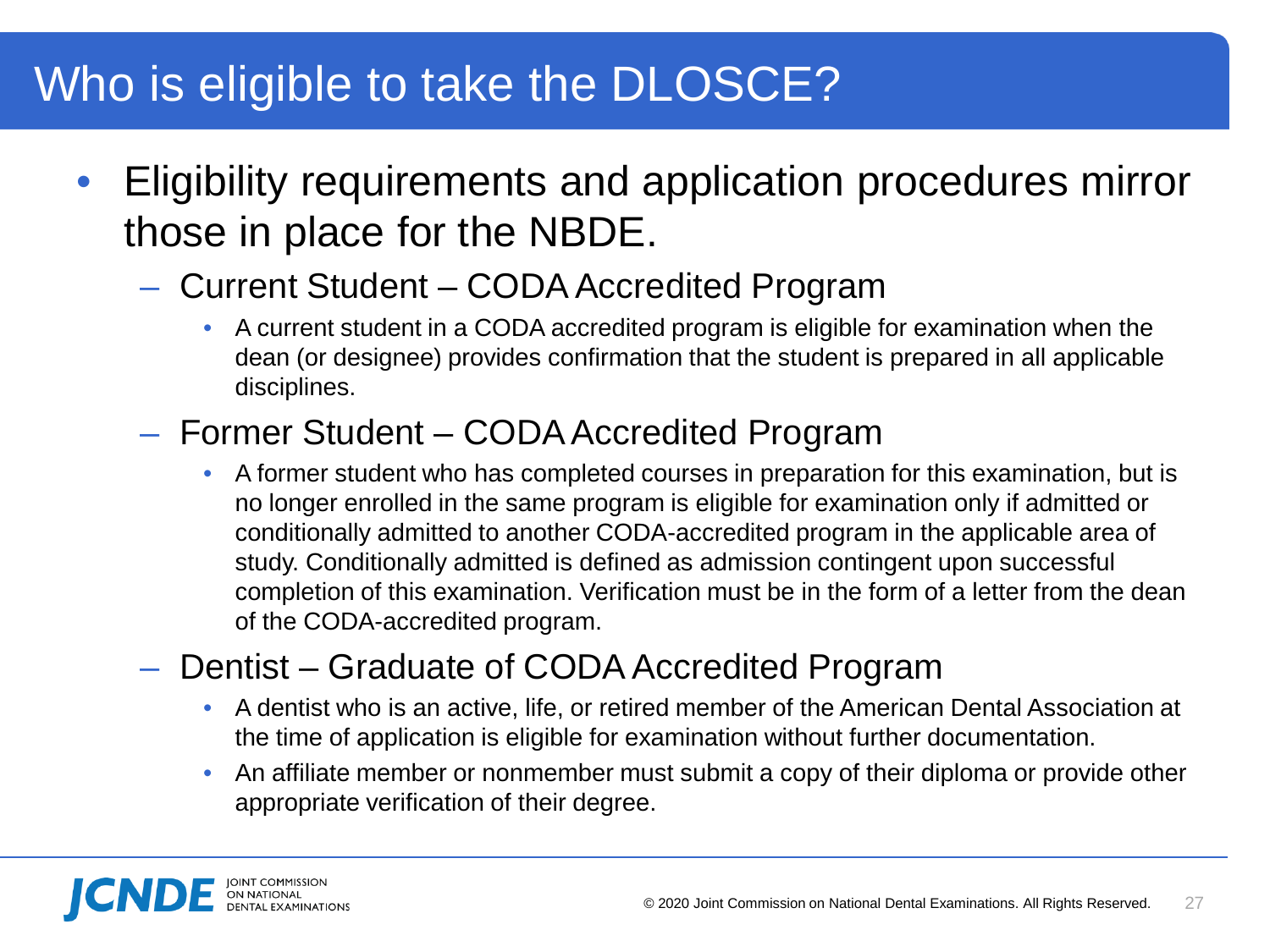## Who is eligible to take the DLOSCE?

### Candidates trained in programs NOT accredited by CODA

### – General Provisions

• ALL candidates from **non-accredited dental programs** must have their educational degree confirmed through Educational Credential Evaluators Inc. (ECE). ECE prepares reports providing confirmation of candidate educational degrees earned in other countries.

### – Current Student – Non-CODA-Accredited Program

• A current student attending a non-CODA-accredited program must adhere to the General Provisions indicated above. Additionally, these students must have their status confirmed by their educational program, through the completion of the Certification of Eligibility form. Completed certification forms must be sent by the educational program and must include both the seal of the university and the signature of the dean or registrar.

### – Dentist – Graduate of a Non-CODA-Accredited Program

• Candidates in this category must adhere to the General Provisions indicated above.

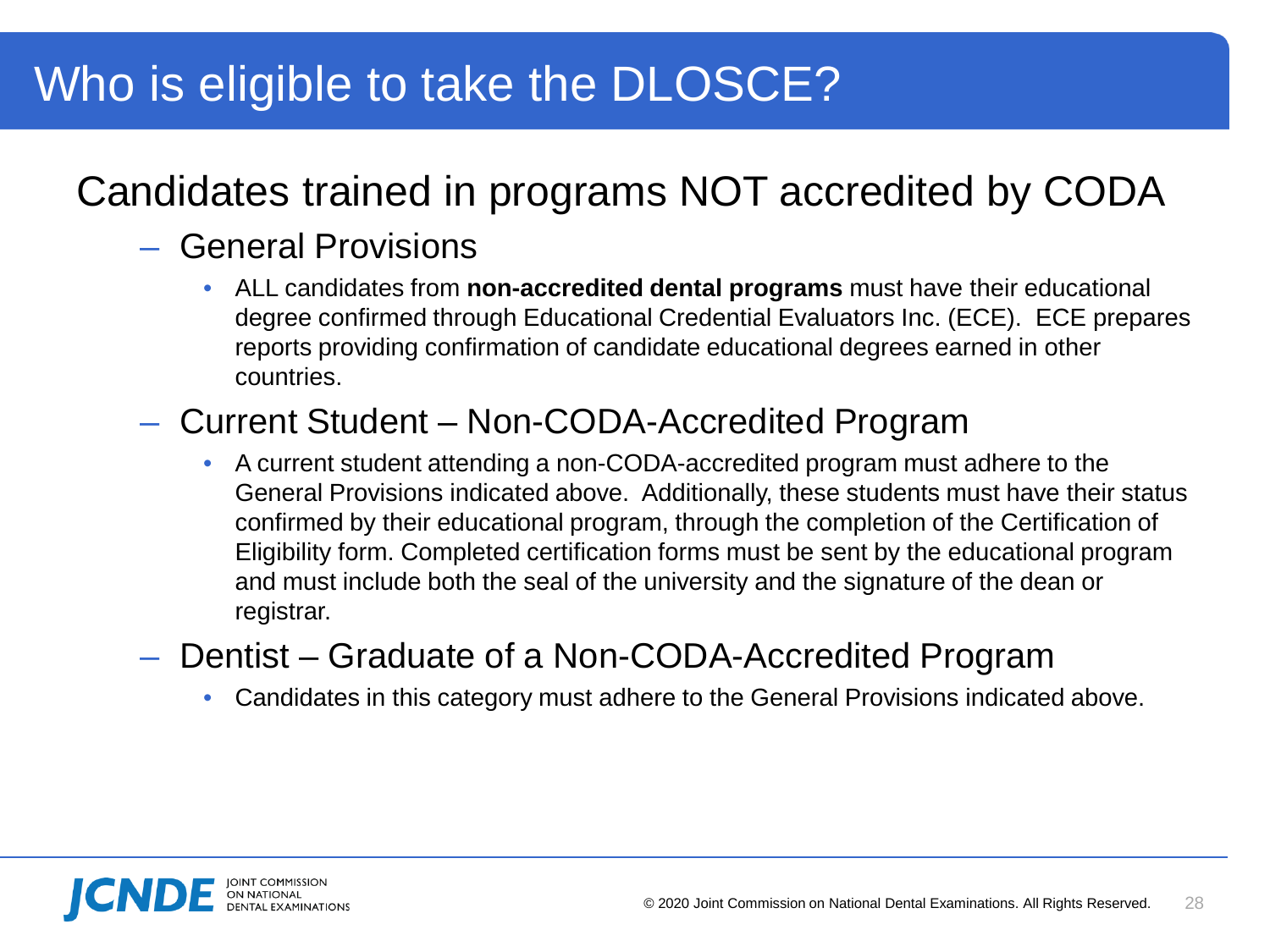### DLOSCE Fees

- In light of COVID-19, the JCNDE is offering the DLOSCE for a lower fee in 2020, to help students caught in a challenging circumstance.
	- 2020 Fee: \$800
	- 2021 Fee: \$1,650

| <b>FEE TYPE</b>                                                                                                                                                                               | <b>DESCRIPTION</b>                                                                                                                                                                                 | <b>FEE AMOUNT</b>                                                                                                   |
|-----------------------------------------------------------------------------------------------------------------------------------------------------------------------------------------------|----------------------------------------------------------------------------------------------------------------------------------------------------------------------------------------------------|---------------------------------------------------------------------------------------------------------------------|
| <b>DLOSCE Fee</b>                                                                                                                                                                             | This fee includes official results reporting to the can-<br>didates and the dean of an accredited dental school.<br>Reports are delivered electronically to dental schools<br>through the DTS Hub. | \$800*<br>* due to COVID-19.<br>fee applies to 2020<br>applications only, The<br>standard DLOSCE fee<br>is \$1,650. |
| <b>Processing Fee</b><br>for International<br>Candidates                                                                                                                                      | This processing fee applies to candidates who are<br>students or graduates of a dental school not in the<br>United States or Canada.                                                               | \$210                                                                                                               |
| This fee covers a single results report for a recipient<br><b>Results Report</b><br>Fee (optional)<br>NOT selected at the time of application.                                                |                                                                                                                                                                                                    | \$45 per report                                                                                                     |
| <b>Results Audit Fee</b><br>DTS is willing to audit a candidate's results if the<br>request is received within 30 days of the reporting date<br>(optional)<br>on the official results report. |                                                                                                                                                                                                    | \$65                                                                                                                |

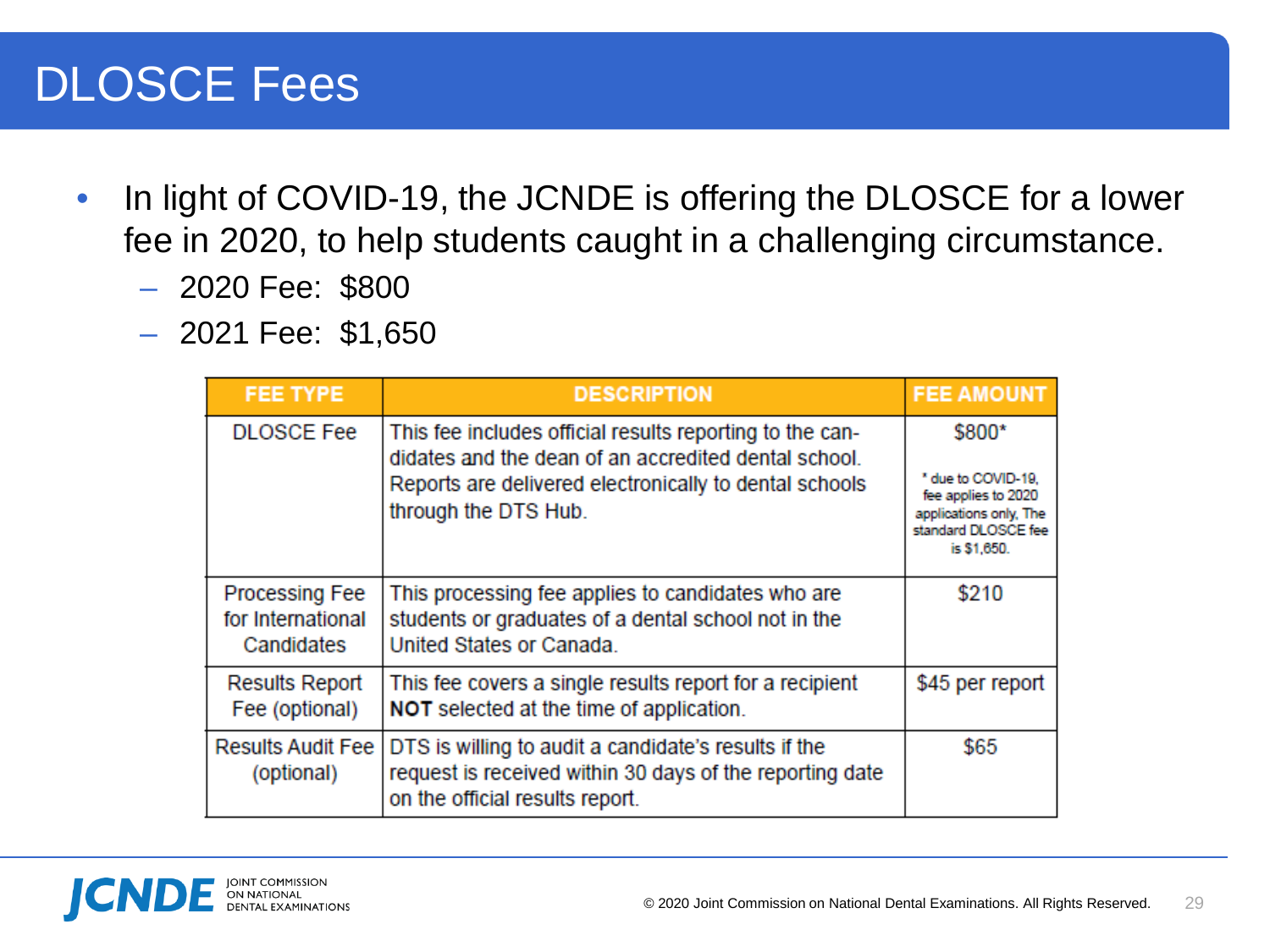## DLOSCE Administration

- The DLOSCE is a computer-based test that is administered at select Prometric Test Centers throughout the US.
	- Test centers are currently limited, with preference given to states that have accepted the DLOSCE. Many students will need to travel.
	- DTS will post and update the list of available sites. Please review this list before applying.
	- Please be patient as DTS continues to work with Prometric to improve site availability.
- The DLOSCE contains 150 questions and is administered in 6 hours and 45 minutes.

| <b>Examination Schedule</b>                 |                |  |  |
|---------------------------------------------|----------------|--|--|
| <b>Section</b>                              | <b>Minutes</b> |  |  |
| Tutorial (optional)                         | 25             |  |  |
| <b>Section 1 (37 Questions)</b>             | 75             |  |  |
| Break (optional)                            | 10             |  |  |
| <b>Section 2 (37 Questions)</b>             | 75             |  |  |
| <b>Section 3</b> (2 Prescription Questions) | 10             |  |  |
| Break (optional)                            | 30             |  |  |
| <b>Section 4 (37 Questions)</b>             | 75             |  |  |
| Break (optional)                            | 10             |  |  |
| <b>Section 5 (37 Questions)</b>             | 75             |  |  |
| Survey                                      | 20             |  |  |
| <b>Total Time</b>                           | 6 hrs, 45 min  |  |  |

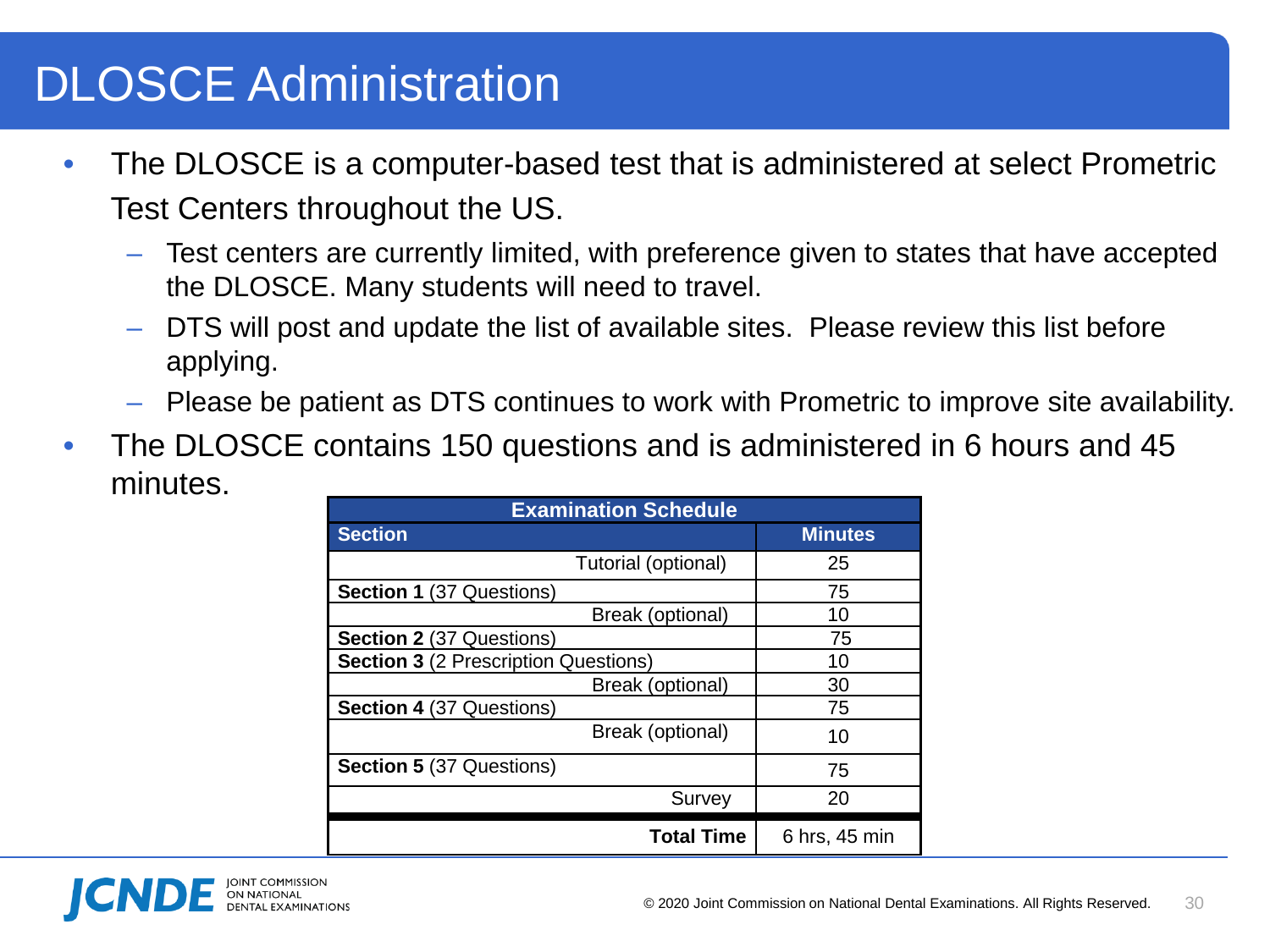## DLOSCE Administration Dates and Retesting Policy

- The DLOSCE is administered in testing windows, with availability for 2020 as follows:
	- **June 15 – July 17, 2020**
	- November 9 **–** 27, 2020
- The DLOSCE retest policy is as follows:
	- Candidates will be permitted to test once per testing window.
	- Candidates who have not passed the examination within five attempts or five years from their first attempt are limited to one examination attempt per 12-month period.
	- Candidates who have passed the DLOSCE may not retake the examination unless required by a dental board or relevant regulatory agency.

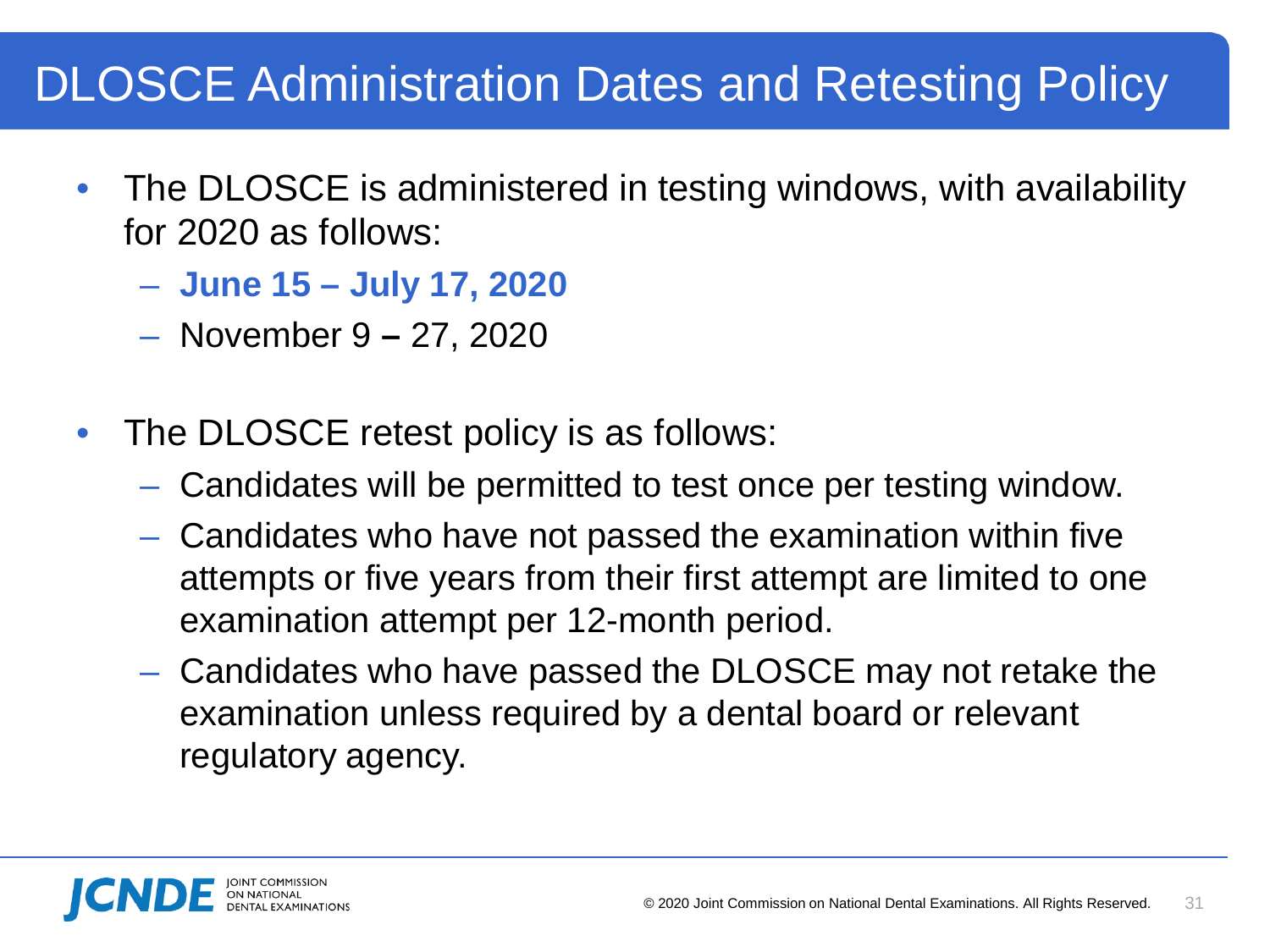### Results Reporting

- The DLOSCE is a criterion-referenced examination, with the minimum passing score determined by subject matter experts through rigorous standard-setting activities.
- DLOSCE results are reported as either "pass" or "fail." The status of "pass" is reported for candidates who achieve a scale score of 75 or higher. The status of "fail" is reported for candidates who achieve a scale score below 75. Scale scores are only reported to candidates who fail.
- **DLOSCE results will be reported approximately four to five weeks after the close of the administration window.** Results can be viewed online by logging into the My Account Summary page on ADA.org/JCNDE.

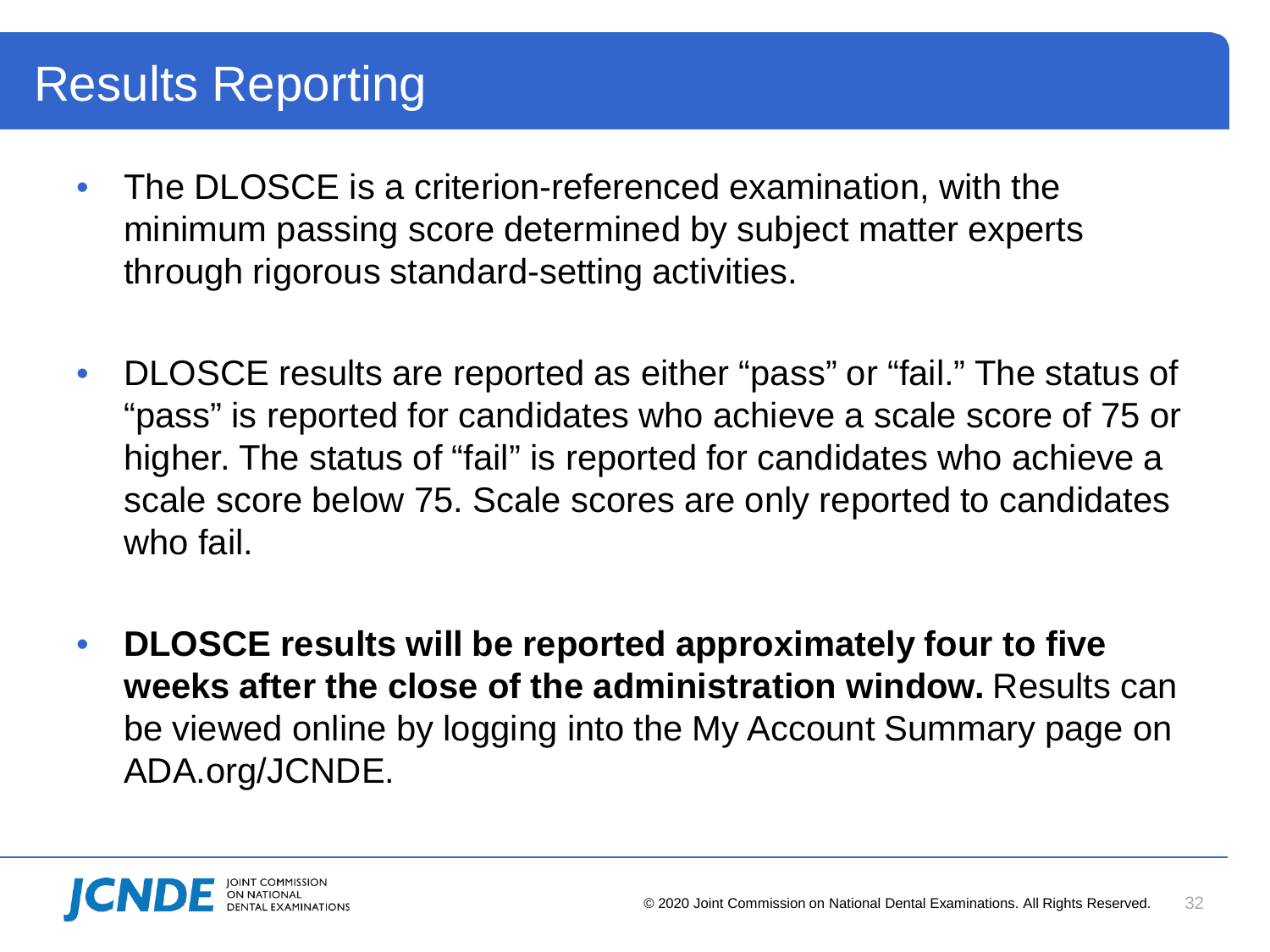### Rules of Conduct, Irregularities, Appeals

- The Joint Commissions' examinations inform dental board decisions that are intended to protect the public health.
- Rules of conduct govern DLOSCE administrations to ensure results accurately reflect candidates' skills. These rules mirror those in place for other examinations of the JCNDE.
- Test content (in whole or in part) is prohibited from being disclosed before, during, or after the test to anyone, including but not limited to family, friends, classmates, colleagues or test preparation organizations. This applies to any content disclosed through discussions, emails, in writing, online (e.g., blogs, social media, websites), or otherwise.
- **Behavior that results in misconduct or irregularity in the examination process is a very serious matter.** Violation of the rules of conduct or examination regulations may result in civil liability, voiding of examination results, or other appropriate penalties.

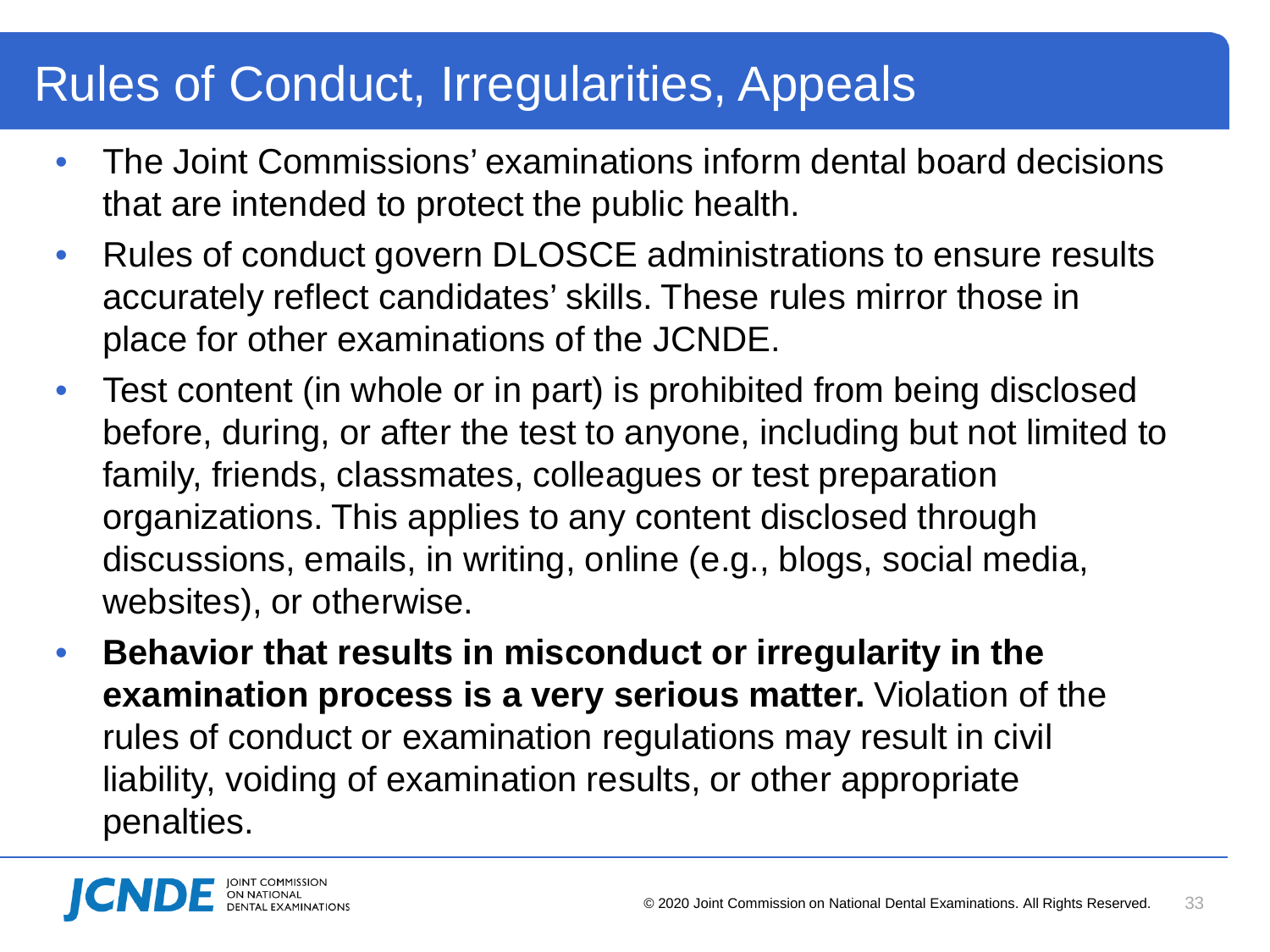### Additional Information

- DLOSCE webinars:
	- Dental Boards April 22, 2020
	- Dental Students May 19, 2020 4:00pm (Central)
	- Dental Educators May 21, 2020 4:00pm (Central)
	- Dental Societies TBD
- General DLOSCE questions (e.g., DLOSCE candidates)
	- [dlosce@ada.org](mailto:katznelsona@ada.org)
- Updates on the DLOSCE are made available on the DLOSCE website:
	- ADA.org/DLOSCE
- The JCNDE and its DLOSCE Steering Committee will continue to provide updates to communities of interest.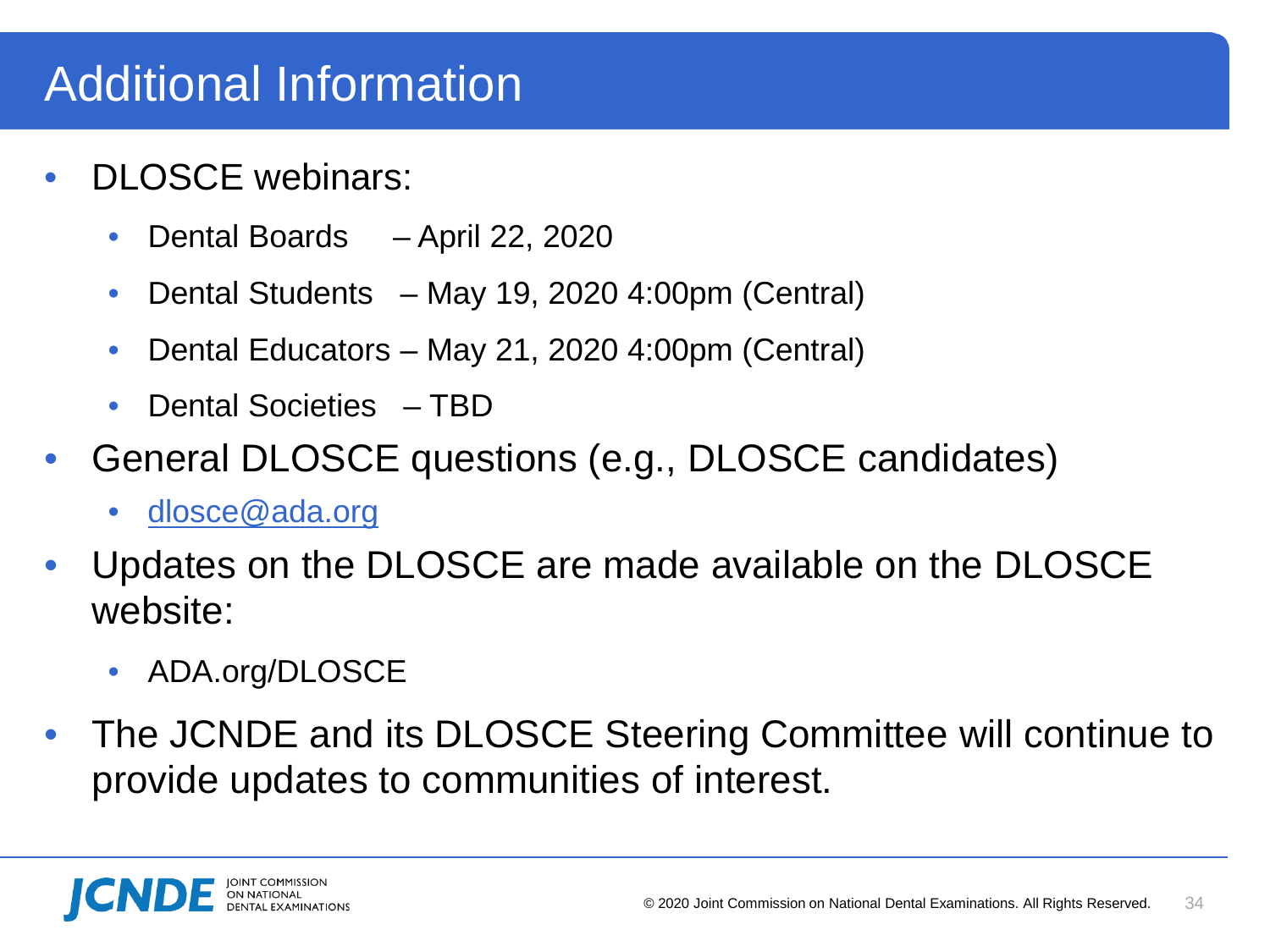## Q & A







Cataldo W. Leone, DMD, DMedSc, FACD, FICD Chair, JCNDE

William F. Robinson, DDS Commissioner, JCNDE

David M. Waldschmidt, Ph.D. Director, JCNDE